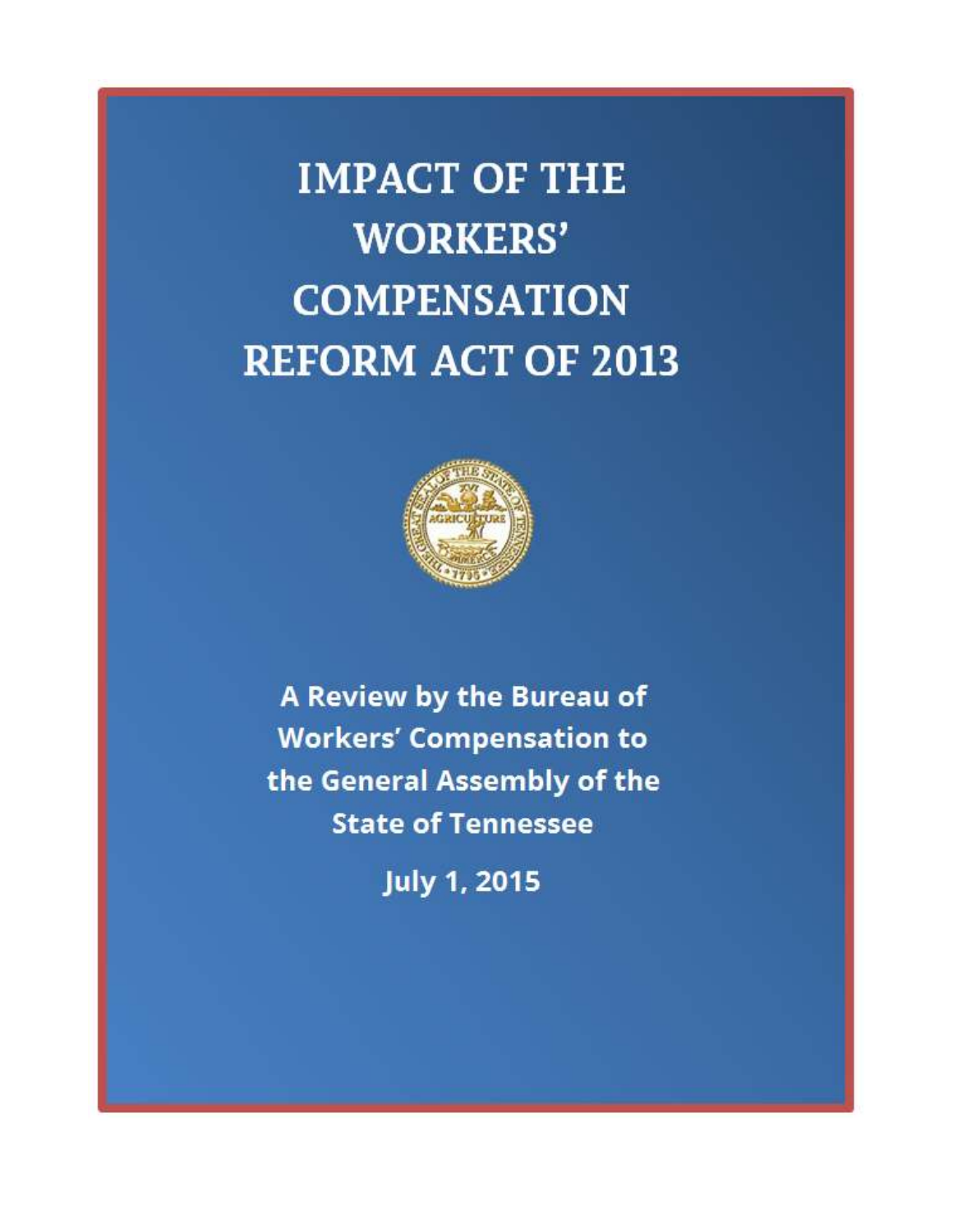

# **INTRODUCTION**

On April 29, 2013, Governor Bill Haslam signed the bill known as the Workers' Compensation Reform Act of 2013. One of the sections of the new law was T.C.A. § 50-6-134, which stated that the Division (renamed Bureau in 2015) of Workers' Compensation shall on or before July 1, 2015, review the impact of the Reform Act on the Tennessee workers' compensation system and deliver a report on its findings to each member of the General Assembly. This is the first of those annual reports.

The Workers' Compensation Reform Act of 2013 became effective on July 1, 2014. During the time since the passage of the bill, the Bureau has implemented the provisions of the bill with success and the results are already beginning to be apparent. The milestones of the implementation are:

- Governor Haslam appointed Abbie Hudgens, administrator, effective July 1, 2013 for a term of six years.
- On July 1, 2014, the Tennessee the Court of Workers' Compensation Claims went into effect with the historic result that state trial courts will no longer decide disputed workers' compensation claims. Instead, administrative courts devoted exclusively to workers' compensation claims will make these decisions.
- The construction of the workers' compensation statute changed to one that required the new workers' compensation courts to construe the statute fairly and impartially in claims for injuries that occur on July1, 2014 or later.
- Administrator Hudgens appointed 8 workers' compensation claims court judges in June 2014 and 4 judges in June 2015.
- The Governor appointed 3 appeals board judges August 1, 2014.
- The Bureau developed and implemented an ombudsman program in the spring of 2014. Ombudsmen began to assist to self-represented employees and employers July 1, 2014.
- The Administrator selected a set of advisory guidelines for adoption for the medical treatment of workers' compensation injuries in April 2015 upon the recommendation of the Medical Advisory Committee.
- The Bureau conducted education and training programs across the state on the aspects of the new law and how to develop more effective workers' compensation programs.

The following sections of this report will provide detailed information on the implementation of the Workers' Compensation Reform Act of 2013 and the impact the new law has had in its first year. The Tennessee experience with its Reform Act has been positive and has already resulted in a workers' compensation system that is timelier, provides new sources of assistance to parties who are self-represented, more consistent, and less costly. We expect that the next several years will include additional and significant outcomes to benefit employees and employers.

We appreciate the interest of Governor Haslam and General Assembly in the workers' compensation system and their support of the reform initiative, which enables us to serve the state and its citizens better.

ablice Xhidgen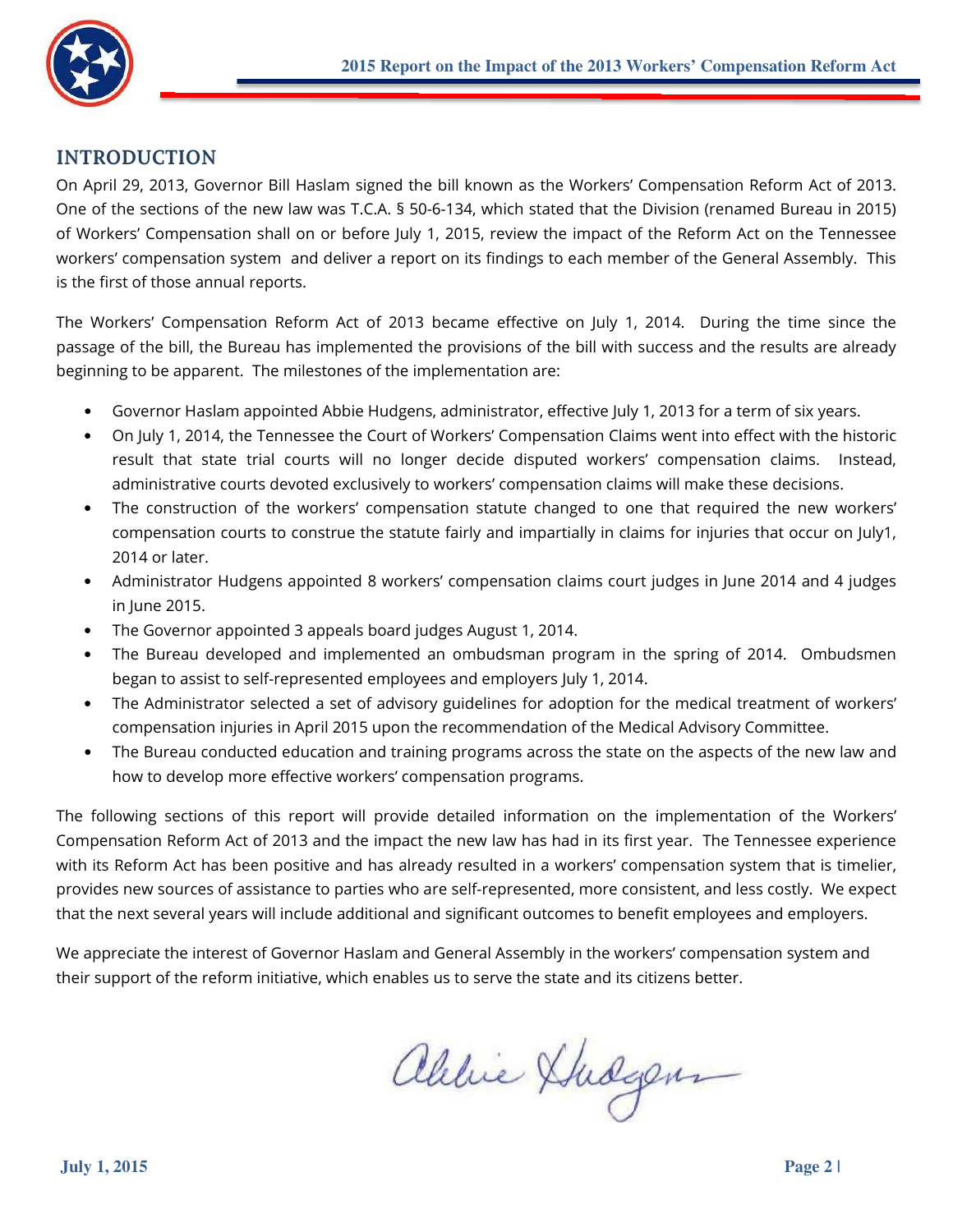

# **COURT OF WORKERS' COMPENSTION CLAIMS**

Although the Tennessee Court of Workers' Compensation Claims officially began operations on July 1, 2014, planning for the Court began more than a year earlier. Perhaps the most critical task was selecting jurists for the Court. In early 2014, a 10-member committee, representing diverse interests and constituencies, including staff from the Department of Human Resources, Attorney General's Office, and Governor Haslam's Office, the plaintiff and defense bars, and private businesses, reviewed a stack of more than 50 applications from across the state. Of these, the committee interviewed some 21 candidates. The committee developed a list of its recommended candidates for the Administrator of the Workers' Compensation Division, Abbie Hudgens. Administrator Hudgens appointed seven judges and the chief judge. The judges sit in offices across the state. They are:

- Judge Brian Addington, Kingsport;
- Judge Joshua Baker, Nashville;
- · Judge Pamela Johnson, Knoxville;
- · Judge Lisa Knott, Knoxville;
- Judge Allen Phillips, Jackson;
- Judge Jim Umsted, Memphis;
- Judge Thomas Wyatt, Chattanooga; and,
- Chief Judge Kenneth Switzer, Nashville.



Chief Iudge Kenneth Switzer



Judge Lisa Knott



Judge Brian Addington



Judge Allen Phillips



Judge Josh Baker



Judge Jim Umsted



Judge Pamela Johnson



Judge Thomas Wyatt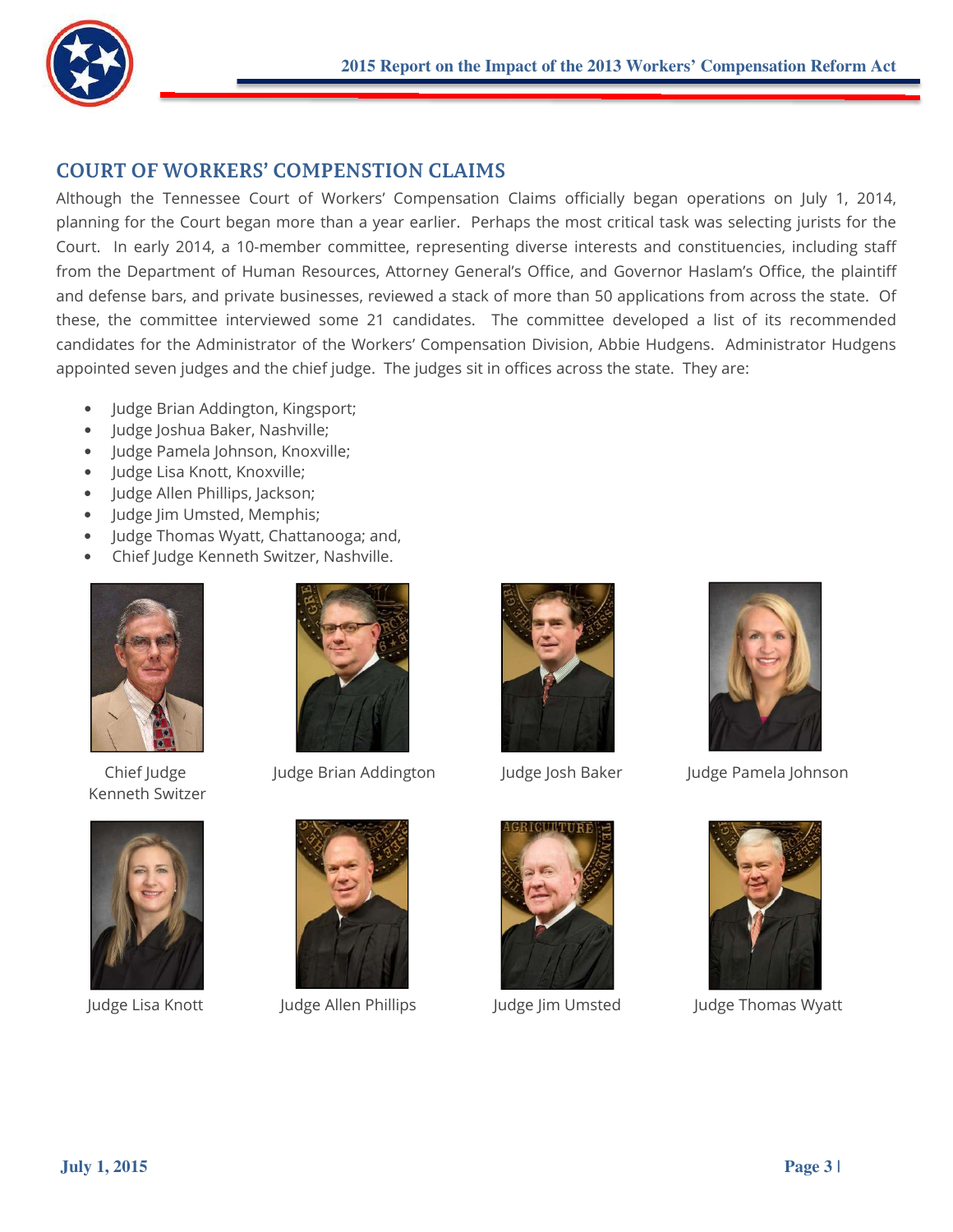

In 2015, the Bureau received 34 applications. The 2015 interviewing committee once again represented diverse interests, including a plaintiff and defense attorney, private business, and two former Tennessee Supreme Court justices. The committee interviewed 22 candidates and recommended six candidates. Of those recommended, Administrator Hudgens appointed four judges.

The 2015 appointees are:

- Judge Robert Durham, Cookeville;
- Judge Audrey Headrick, Chattanooga;
- Judge Amber Luttrell, Jackson; and,
- Judge Dale Tipps, Murfreesboro.





Judge Audrey Headrick



Judge Amber Luttrell



Judge Dale Tipps

Judge Robert Durham

**Preparing for the New Court** 

A significant task leading up to the implementation of the new Court of Workers' Compensation Claims was the development of rules and guidelines. Josh Baker, the Bureau's legislative liaison and a member of the implementation task force for the new law, drafted the rules. The Bureau held a public hearing at which several persons made comments. The Bureau accepted additional comments for the next 14 days. The Bureau modified the rules to reflect appropriate changes and sent the rules to the Attorney General and the Governor's office. After approval from both, the Government Operations Committee met and approved the rules, which became effective on June 30, 2014. Chief Judge Kenneth Switzer assumed his position in early June 2014. He wrote the Court's mission and vision statements, and played a key role in revising forms and drafting new forms, among other logistical concerns.

The most important step in preparing for the implementation of the new Court after selecting the judges was training them before they heard their first cases. The judges' training was intensive. In addition to the Bureau's annual educational conference in June 2014, the judges participated in an internal, two-day "New Judges' College" conducted in cooperation with the National Association of Workers' Compensation Judges (NAWCJ). The judges additionally met to craft the Court procedures and address prospective challenges, such as how to help unrepresented litigants while ensuring fairness to all parties. Judicial training is ongoing and includes semi-annual meetings and bi-weekly conference calls, to brainstorm with each other about concerns as they arise. The training plan for judges also includes external training. All of the judges appointed in 2014 attended the three-day annual NAWCJ conference, and two of them attended the National Association of Hearing Officers annual meeting. The judges appointed in 2015 also participated in an internal, two-day "New Judges' College," which featured speakers from around the country. They will attend the NAWCJ conference later this year.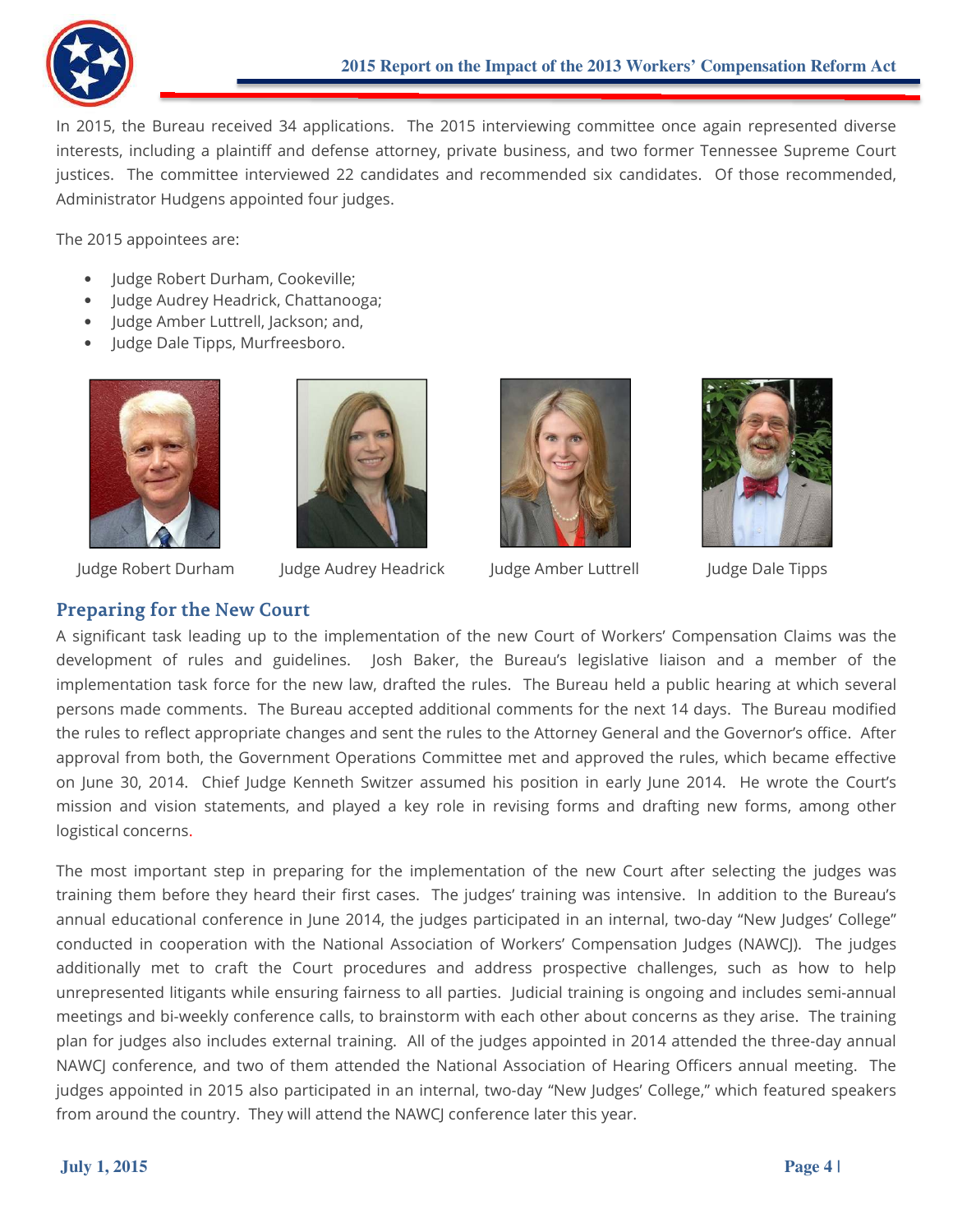

## **The Court Commences**

Although the Court was operational on July 1, 2014, it was September of 2014 before a claimant filed for a hearing. The delay is understandable because of the nature of workers' compensation claims. In most cases where there is a dispute, it does not reach the level of filing a claim with the Court until other attempts at resolving the disputes have failed. In the 10 months during which the Court has received cases, the overwhelming majority of its proceedings was "Expedited Hearings." In an Expedited Hearing, the Court enters a non-final order that grants or denies the requested medical and/or temporary disability benefits. The clerk schedules an Expedited Hearing as soon as is convenient for all involved. After the hearing takes place, the judge typically enters an order within seven to 10 business days. This process generally results in a faster resolution of these temporary matters than what occurred under the previous law. These Orders are immediately reviewable. In both Expedited Hearings and final Compensation Hearings, the judges apply the Rules of Evidence and Civil Procedure, which did not govern under the former administrative system for hearing temporary issues. Previously, once an employee had exhausted the administrative remedies, relief was available in the trial courts, where general-jurisdiction judges resolved their cases. The results were less predictable than when an administrative, specialist judge decides a case, and it generally took much longer to obtain a resolution. The judges hear matters both telephonically and in-person. The experience of the first year has led the judges to prefer in-person proceedings for taking evidence, which requires an appropriate setting – a courtroom. Knoxville has the first courtroom. Preparation for courtrooms in the seven other Bureau offices is underway.

## **Ensuring Fairness for All**

As previously noted, the judges realized early on that a sizeable percentage of litigants before the Court would be unrepresented. That prediction was borne out, looking at statistics from the first year: at settlement approvals, approximately 88 percent involved a self-represented litigant. Roughly 40 percent of litigants who appeared before the Court in Expedited Hearings was unrepresented and approximately 44 percent of appellants was unrepresented. Two training sessions for the new judges in the first year were on the topic of how to provide fair and appropriate hearings when one or more of the parties is self-represented (pro se). Staff and the judges frequently refer pro se parties to the newly created ombudsmen program. The Court additionally developed an online handbook for pro se persons. Further, during proceedings involving pro se parties, the judges offer instruction, but not legal advice. Pro se participants have the same rights as attorneys and are held to the same standards.

## **Communicating the Court's Work**

Before any of the judges heard a single case, the Court arranged for online publication of its opinions in multiple arenas. This included collaborating with the University of Tennessee College of Law Library, which created a webpage devoted to Court and Appeals Board decisions. Anyone can access the full-text of these decisions without charge. In addition, the Court secured publication of its opinions by LexisNexis and Westlaw (Thomson Reuters), as well as Tennessee Attorneys' Memo.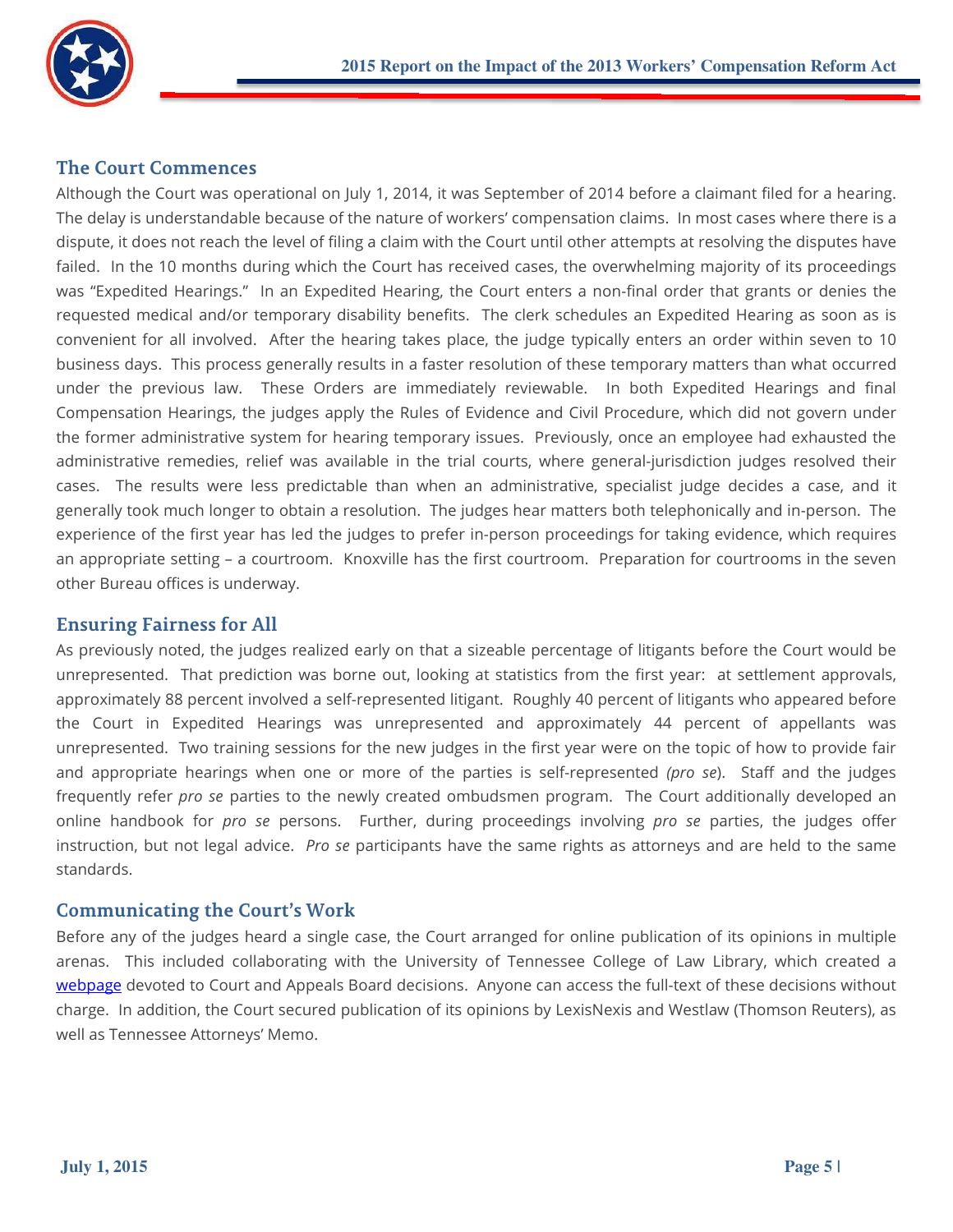

## **Educating Stakeholders and Tennesseans**

The judges have undertaken a multi-faceted effort to educate the practicing bar and the public about the new law. Chief among those facets is speaking to groups around the state. As of the date of publication of this report, the judges have given more than 30 hours of presentations to more than 24 community and business groups, as well as insurance and attorney organizations.

As for written materials, before the Court officially opened its doors, Bureau staff wrote plain-English explanations of the changes in the law for the Bureau's website. The website is updated whenever a rule or procedure changes. Further, in March 2015, the Court launched a blog, inspired by the popularity of other states' workers' compensation judiciary's blogs. The Court posts weekly updates. Each judge participates, covering a wide range of topics.

## A Statistical Review of the Court's Inaugural Year

In a workers' compensation claim, when the parties cannot agree on the proper remedy, if any, for an injured worker, either party may file a Petition for Benefit Determination (PBD). This document initiates the mediation.



If the mediation does not result in an agreement, the mediator certifies the case to the Court for hearing using a Dispute Certification Notice (DCN). As of June 24, 2015, the Court has conducted 86 Expedited Hearings in which a judge issued an order. It is important to note that it takes, on average, 52 days from the time a mediator files a DCN until the judge issues the order. Thirty days typically pass between the clerk scheduling an Expedited Hearing and issuance of an order. The average time it takes for a judge to issue an order is 10 days from the day of the Expedited Hearing. This dramatic shortening of the time required for a party to have his or her "day in court" was one of the central goals of the Reform Act of 2013, and is already being realized. The Appeals Board has upheld the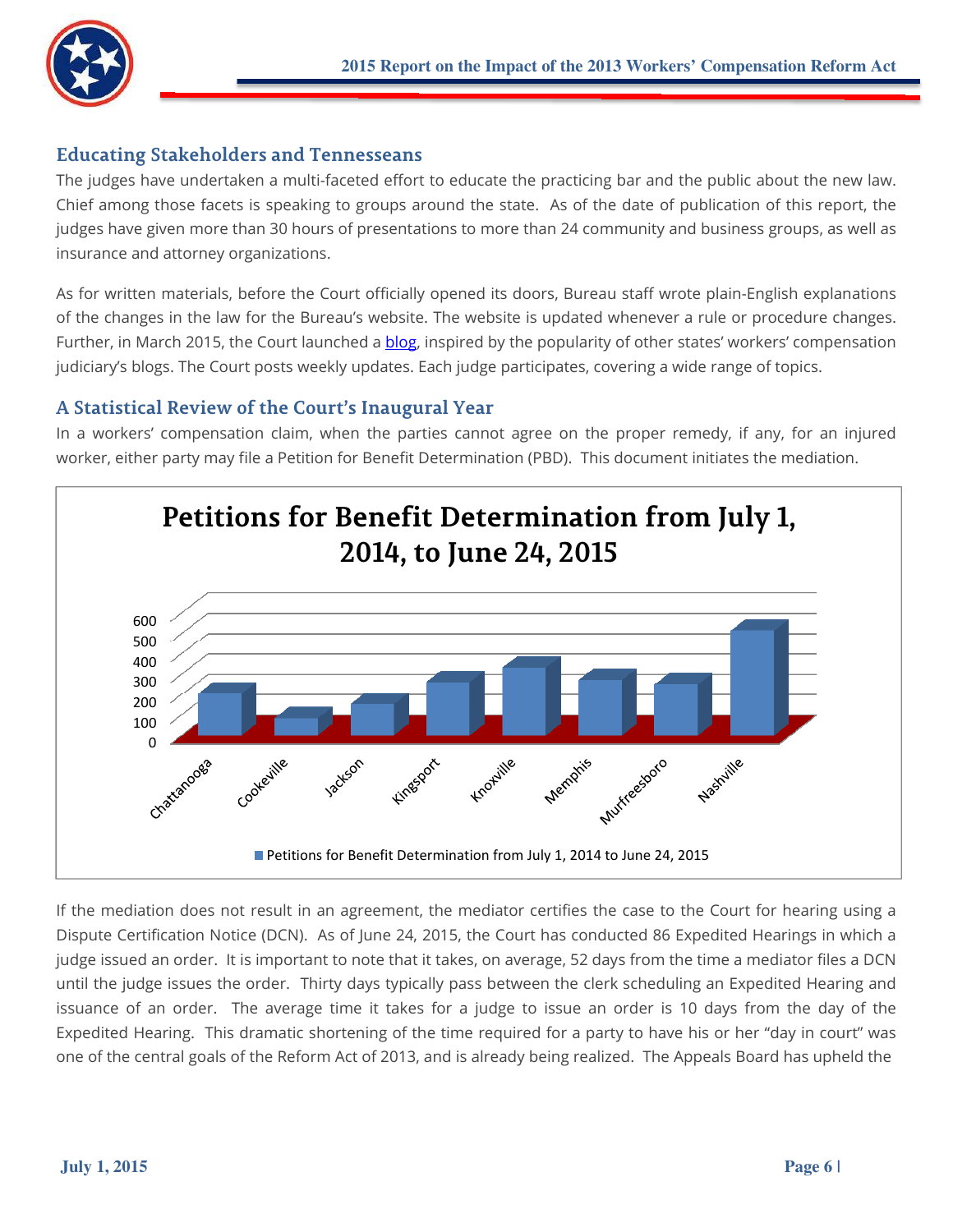

overwhelming majority of the orders issued after an Expedited Hearing. Twenty-nine parties appealed the order issued by a judge. In 27 of the appeals, the Appeals Board affirmed the order of the judge or the appellant withdrew the appeal. The Appeals Board affirmed two appeals in part, reversed one order in full, and vacated one order.

Another critical function of the Court is the approval process for proposed settlements. The Court has the responsibility to ascertain whether the injured employee will receive substantially the benefits the Workers' Compensation Law provides. The chart below shows the number of settlement approvals that occurred since settlements began to come to the Court in November of 2014.



# **Looking Ahead**

During the Court's upcoming, second year, objectives include bringing the newly-appointed judges up to speed quickly, continuing to improve the quality and consistency of written orders, developing more formal courtrooms and widening the opportunities for pro se litigants to learn Court procedures in advance of their hearings. Administrator Hudgens and the judges of the Court of Workers' Compensation Claims are always open to feedback and suggestions for improvement in the court Their expectation is that there will be new initiatives to improve the effectiveness of an already effective court system to report in the July 1, 2016 report to the General Assembly.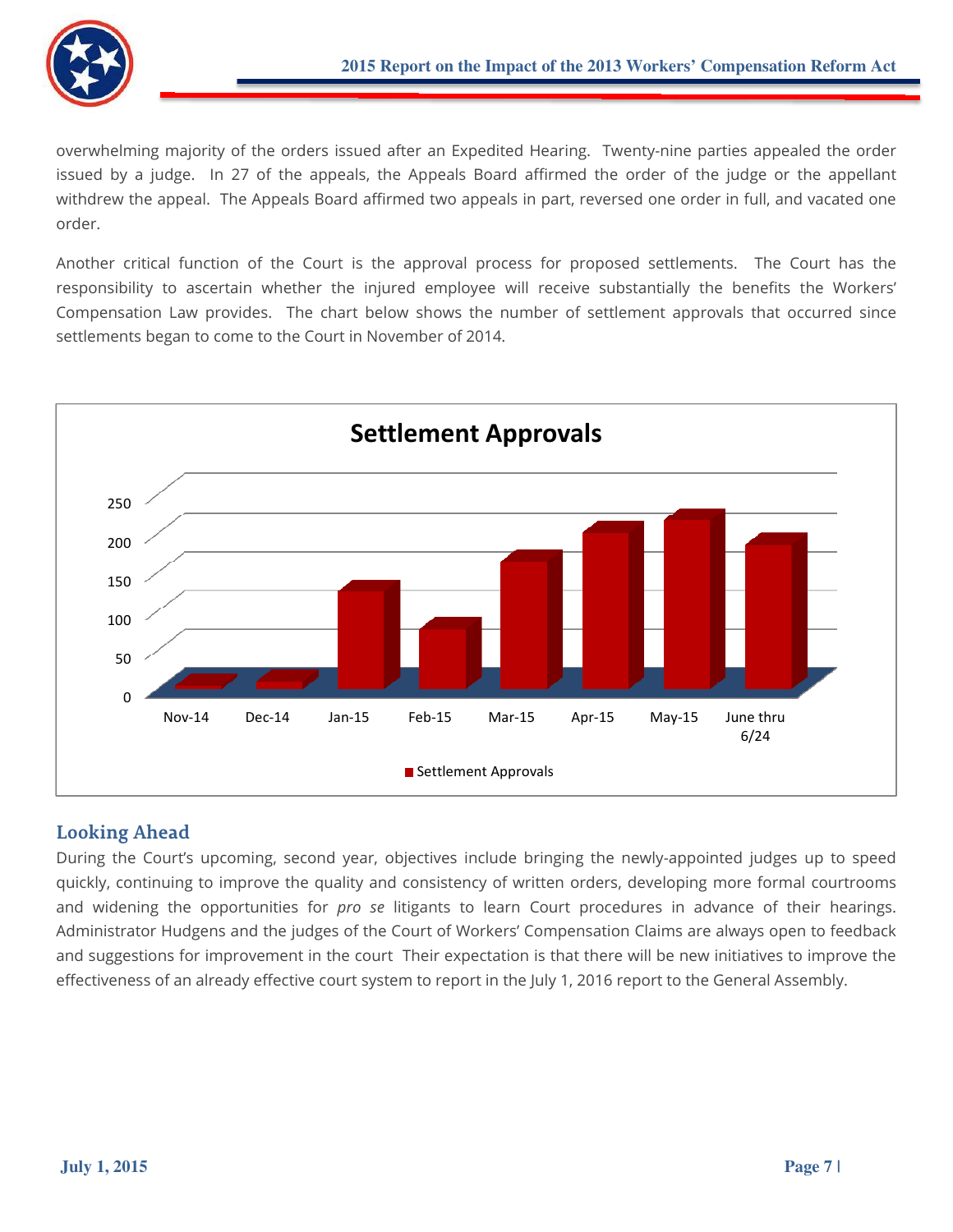

# **WORKERS' COMPENSATION APPEALS BOARD**

Any court system that makes fairness and justice a priority includes appellate review. Accordingly, a key element of the 2013 reforms to the Tennessee Workers' Compensation Law was the creation of the Workers' Compensation Appeals Board. The Appeals Board, consisting of three judges appointed by the Governor, provides timely and comprehensive review of decisions rendered by judges on the Court of Workers' Compensation Claims. Simply stated, the Appeals Board's mission is to provide all employers and employees of Tennessee fair, accurate, and meaningful appellate review of cases with dates of injury on or after July 1, 2014.

On August 1, 2014, Governor Haslam appointed three judges to serve on the Appeals Board: Timothy W. Conner, Knoxville; Marshall L. Davidson, III, Nashville; and David F. Hensley, Chattanooga.



Judge Timothy Conner



Judge Marshall Davidson



Judge David Hensley

Collectively, these judges have more than eighty years of both legal and administrative experience handling workers' compensation matters in both the private and public sectors. Although the appeals judges reside and work in different parts of the state, they collectively decide every appeal statewide, no matter where the case originates.

Immediately upon their appointment, the appeals judges began laying the groundwork for the timely and efficient resolution of the first appeal, with the expectation that other appeals would quickly follow. To that end, the appeals judges met with their peers from other states having a long and successful tradition of resolving workers' compensation disputes outside the traditional state court system, such as Kentucky, Georgia, Florida, Virginia, and Pennsylvania. The exchange of ideas was invaluable, and soon the Appeals Board appointed a court clerk and deputy clerk who then spent time training with the Appellate Court Clerk's Office in Nashville learning how to process appellate records. In addition, the Appeals Board adopted a mission statement to provide all employers and employees of Tennessee fair, accurate, and meaningful appellate review. Further, the Appeals Board adopted five core values that drive everything the Board does, both legally and administratively:

• Rule of law: Interpret and apply the state's workers' compensation laws to provide reasoned decisions made through established processes based faithfully on the law to promote predictability, continuity, and coherence.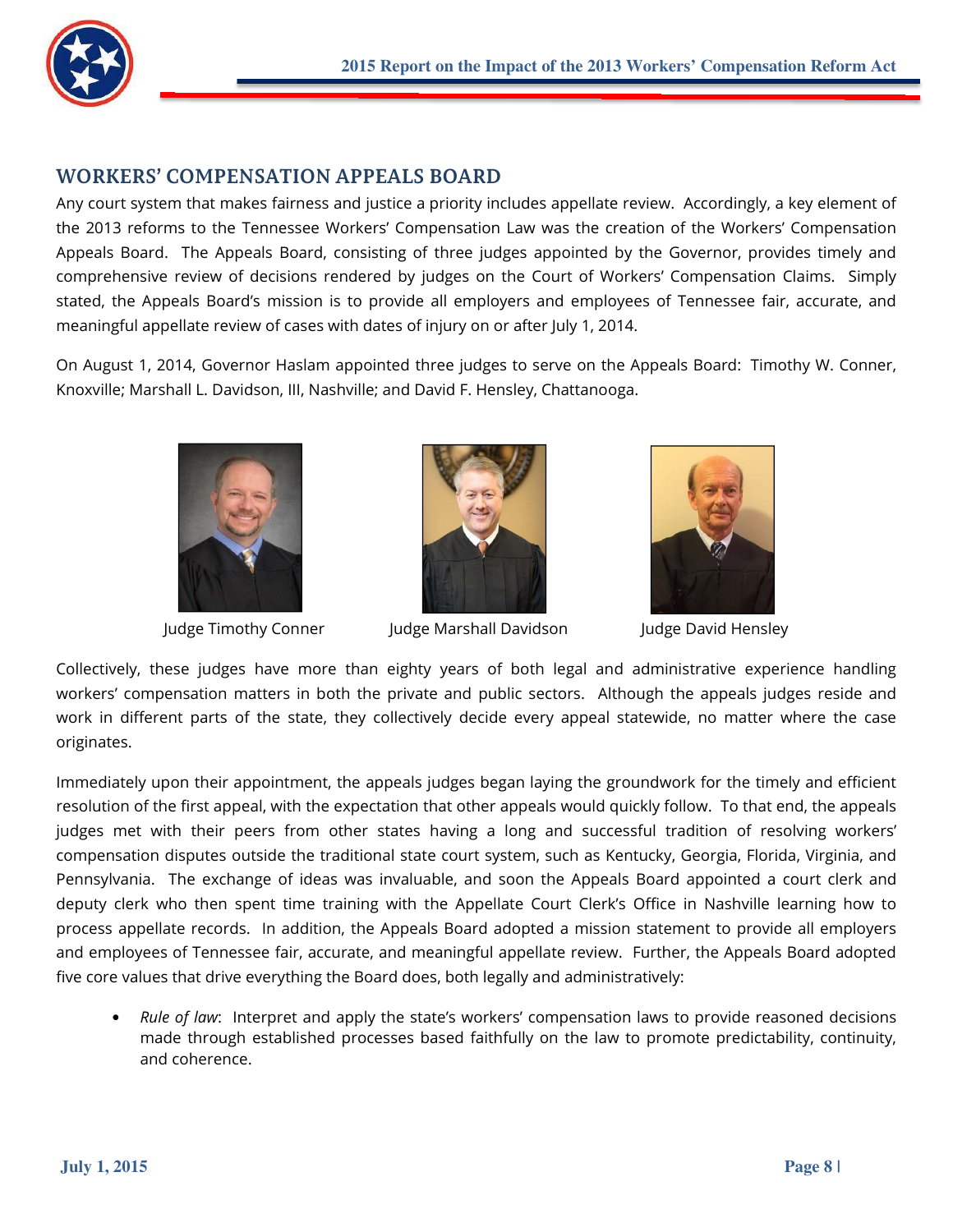

- Equal Justice: Create and maintain a neutral, fair forum in which cases will be resolved to ensure equal justice for all persons with impartial administration of justice, treating all litigants with dignity and respect.
- Independence: Create and preserve an environment conducive to decisional independence, i.e., the ability to render decisions within sufficient structural autonomy.
- Excellence: Devise and adopt procedures and processes consistent with the highest jurisprudential and administrative standards of excellence.
- Accountability: Foster accountability by adhering to stringent standards of conduct, enforcement of ethical rules, and effective and efficient use of resources.

Within weeks of commencing operations, the Appeals Board also adopted the "Standard Format for Orders and Opinions" used by all the appellate courts in the state, including the Tennessee Supreme Court, for its orders and opinions. Further, the Appeals Board arranged to have its decisions made available to the public through outlets such as Westlaw, Lexis, and Tennessee Attorney's Memo, among others. In addition, the Board made information, such as forms and contact information, available to the public on the Bureau's website. Of particular interest to litigants and their lawyers, the Board adopted Practice and Procedure Guidelines, which are also available online, detailing some of the finer points of appellate practice, such as the format and content of briefs and motions. In an effort to educate the public on appellate process and procedure under the new system, the appeals judges have given presentations to various groups, such as lawyers, adjusters, physicians, and law school students.

The Appeals Board did not have to wait long (September 2014) for someone to file the first appeal. Others quickly followed. Although every appeal is important, several of the cases appealed have involved significant legal issues under the new law, such as whether the timely filing of a notice of appeal is jurisdictional. The Appeals Board held that it is, explaining, "[t]he prompt resolution of workers' compensation cases is paramount, and the timely filing of a notice of appeal is an essential part of achieving that objective." Bates v. Command Center, Inc., No. 2014-06-0053 (Tenn. Workers' Comp. Appeals Bd. April 2, 2015). The Board further observed in Bates that "[i]f the rule were otherwise, parties would be faced with the uncertainty of not knowing if or when a trial court's decision will be challenged, an untenable situation inconsistent with both the spirit and purpose of the workers' compensation system."

In another case, the Board resolved the question of whether litigants can rely on pre-reform cases as authority, a major point of uncertainty. The Appeals Board held that reliance on cases decided by the Tennessee Supreme Court was appropriate unless the Supreme Court's decision relied on a remedial interpretation of pre-reform law or statutes that the General Assembly had changed. In yet another case, the Board observed that mere assertions of a party could not establish what occurred in the trial court unless supported by evidence in the record, thereby reinforcing the fundamental principle that parties must prove their cases to prevail under the new system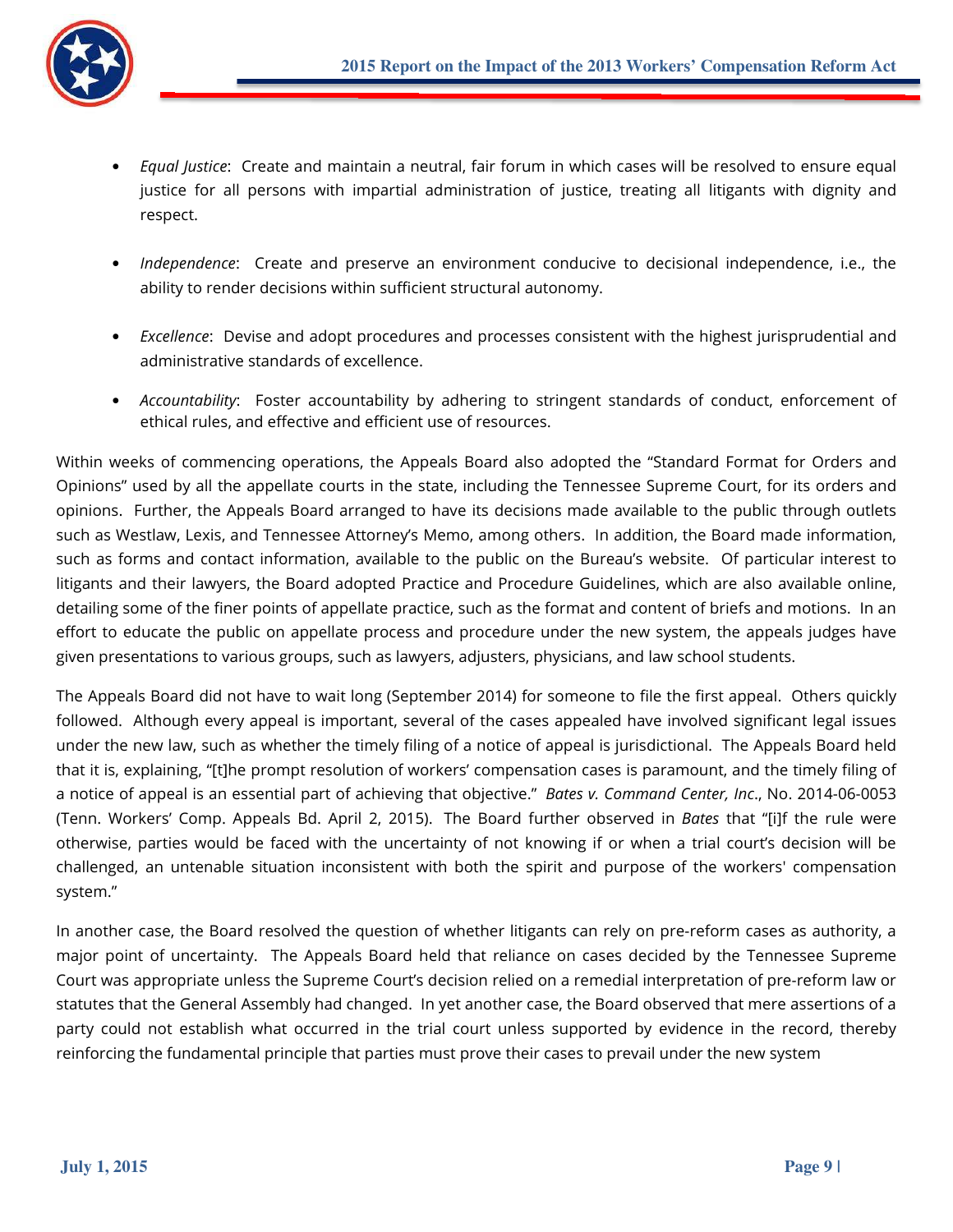

# A Statistical Review of the Appeal Board Inaugural Year

In all, the Board has resolved twenty-nine expedited appeals as of June 24, 2015, each within the seven business days mandated by law. The average time for a decision is 4.37 days from the date the Appeals Board receives the appellate record, far less time than under prior law. In addition, as of June 24, 2015, the appeals judges have decided 181 appeals of the 376 decisions made by administrator designees since August 2014. The number of prereform appeals has dropped by approximately forty percent from the same time a year ago. Every appeal decided under pre-reform law has been resolved within the statutorily required time to do so. In other words, the Appeals Board has timely decided 100% of the appeals to date, thereby giving employees and employers alike the certainty needed to move on.

| As of 6/24/2015            |    |                                               |    |                                |          |                                 |        |
|----------------------------|----|-----------------------------------------------|----|--------------------------------|----------|---------------------------------|--------|
| <b>Pre--reform Appeals</b> |    | <b>Pre-reform Appeals</b>                     |    | <b>New Law Cases</b>           |          |                                 |        |
|                            |    | Aug. 2013 to Aug. 2014 Aug. 2014 to June 2015 |    | <b>Expedited Appeals Filed</b> |          | <b>New Law Cases</b>            |        |
| <b>August</b>              | 61 | <b>August</b>                                 | 55 | <b>August</b>                  | $\bf{0}$ | <b>Expedited Orders Filed</b>   | 86     |
| <b>Septembe</b>            | 46 | <b>September</b>                              | 52 | <b>September</b>               | 1        | <b>Expedited Appeals Filed</b>  | 29     |
| <b>October</b>             | 67 | <b>October</b>                                | 37 | <b>October</b>                 | 1        | <b>Appeal Rate</b>              | 33.72% |
| <b>Novembe</b>             | 48 | <b>November</b>                               | 35 | <b>November</b>                | $\bf{0}$ | <b>Average Days to Decision</b> | 4.37   |
| <b>Decembel</b>            | 34 | <b>December</b>                               | 35 | <b>December</b>                | 5        | <b>Percent Timely Decided</b>   | 100%   |
| January                    | 42 | January                                       | 37 | January                        | 4        | <b>Pro Se Appellants</b>        | 44.83% |
| February                   | 46 | February                                      | 25 | February                       | 1        |                                 |        |
| <b>March</b>               | 51 | <b>March</b>                                  | 29 | <b>March</b>                   | 3        |                                 |        |
| <b>April</b>               | 37 | <b>April</b>                                  | 28 | <b>April</b>                   | 4        |                                 |        |
| May                        | 37 | May                                           | 32 | May                            | 6        |                                 |        |
| June                       | 32 | June                                          | 11 | June                           | 4        |                                 |        |
| July                       | 52 |                                               |    |                                |          |                                 |        |
| <b>Total</b>               |    | <b>Total</b>                                  |    | <b>Total</b>                   |          |                                 |        |
| 553                        |    | 376                                           |    | 29                             |          |                                 |        |
|                            |    |                                               |    |                                |          |                                 |        |

# **Looking Ahead**

The Appeals Board intends to monitor the extent to which unrepresented litigants file appeals. As of June 24, 2015, approximately 44% of appeals have involved unrepresented parties, which is considerably higher than under prior law. In one such case, the Appeals Board observed that it is a party's prerogative to proceed pro se on appeal and that those who decide to represent themselves are entitled to fair and equal treatment. The Board further noted that, although courts should take into account that many pro se litigants have no legal training and little familiarity with the judicial system, it was equally important to "be mindful of the boundary between fairness to a pro se litigant and unfairness to the pro se litigant's adversary." While it is too early to draw any definite conclusions, the trend in pro se appeals is one worth close monitoring.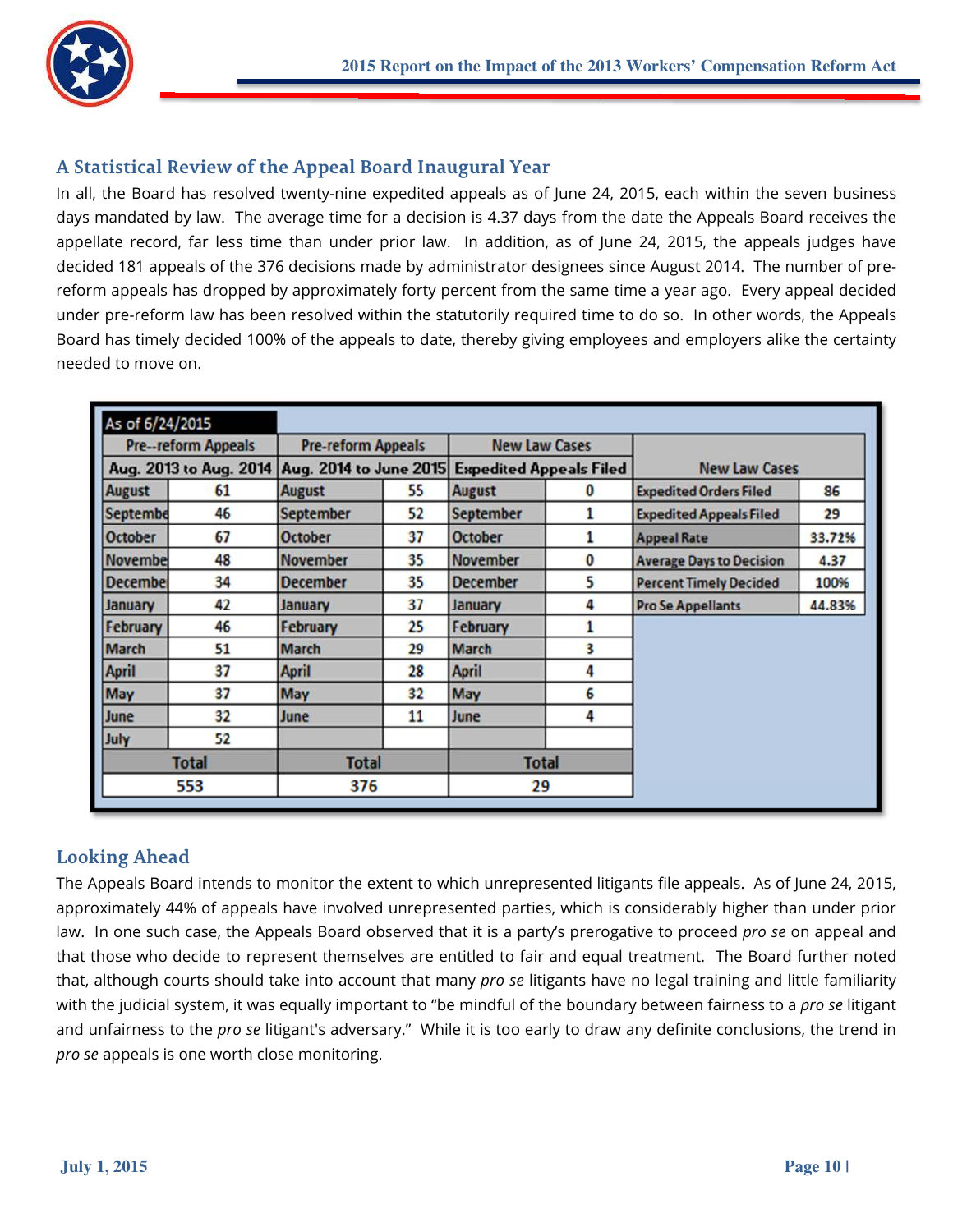

In sum, the Appeals Board is up and running and, by all accounts, things are off to a good start. The appeals judges themselves are keenly aware that as a newly created body responsible for deciding appeals from the Court of Workers' Compensation Claims, the Board plays a key role in the transition of workers' compensation litigation from the judicial branch to the executive branch. Thus far, cases are being resolved in less time and with less expense than under the prior system. At this point, there is no reason to believe that this trend will not continue.

# **OMBUDSMAN PROGRAM**

The statutory purpose of the ombudsman program is "to assist injured or disabled employees, persons claiming death benefits, employers and other persons in protecting their rights, resolving disputes and obtaining information available under workers' compensation laws." Tennessee law restricts the Ombudsman Program to providing services only to parties who do not have legal representation. The Ombudsman program provides these selfrepresented customers information on processes, procedures, rules, and laws, but does not provide legal advice. With better information, employees and employers are better able to communicate with other parties in their workers' compensation dispute, which may lead to resolution of their issues without formal mediation or court hearing. If a self-represented person requires formal dispute resolution, the Ombudsmen will direct them to the appropriate forms to request mediation or a court hearing and provide them with assistance in completing forms.

The first task in the implementation of the ombudsman program was to develop a curriculum for training the new ombudsmen. The curriculum was not just a training tool, however; it provided the structure for the new program. The Bureau's director of quality assurance, Richard Murrell, developed the curriculum and the program structure. The Bureau then hired three ombudsmen in June 2014, one month before the July 1, 2014 effective date of the reform legislation.

Once hired the new ombudsmen began an extensive training program. The training included presentations from Bureau program directors and attorneys on both the reformed workers' compensation law and the law in place prior to July 1, 2014. Other sessions included training on the Bureau's computer system, case law, Bureau rules, and regulations. Of particular importance was the training ombudsmen received in techniques to enhance conflict resolution, the importance of providing highest quality customer service, and how to use interactive conversation to identify what might improve outcomes for the parties. The ombudsmen also heard presentations by experienced leaders from the divisions of Adult Education and TOSHA of the Department of Labor and Workforce Development and the Department of Commerce and Insurance Workers' Compensation Bureau. Only after the training was complete did the new ombudsmen respond to their first self-represented "customer."

The Ombudsmen also help educate the public on the ombudsman program. Beginning in February 2015, ombudsman representatives made four presentations in conjunction with WEOC or with Bureau of Workers' Compensation outreach initiatives.

The number of individual contacts between Ombudsmen and customers continues to grow. The chart below illustrates the number of contacts made in each month since the program began. This chart only reflects the number of initial contacts. The amount of assistance ombudsmen provide is greater than the numbers convey at first glance. When a self-represented employee or employer contacts an ombudsman, the person's issues may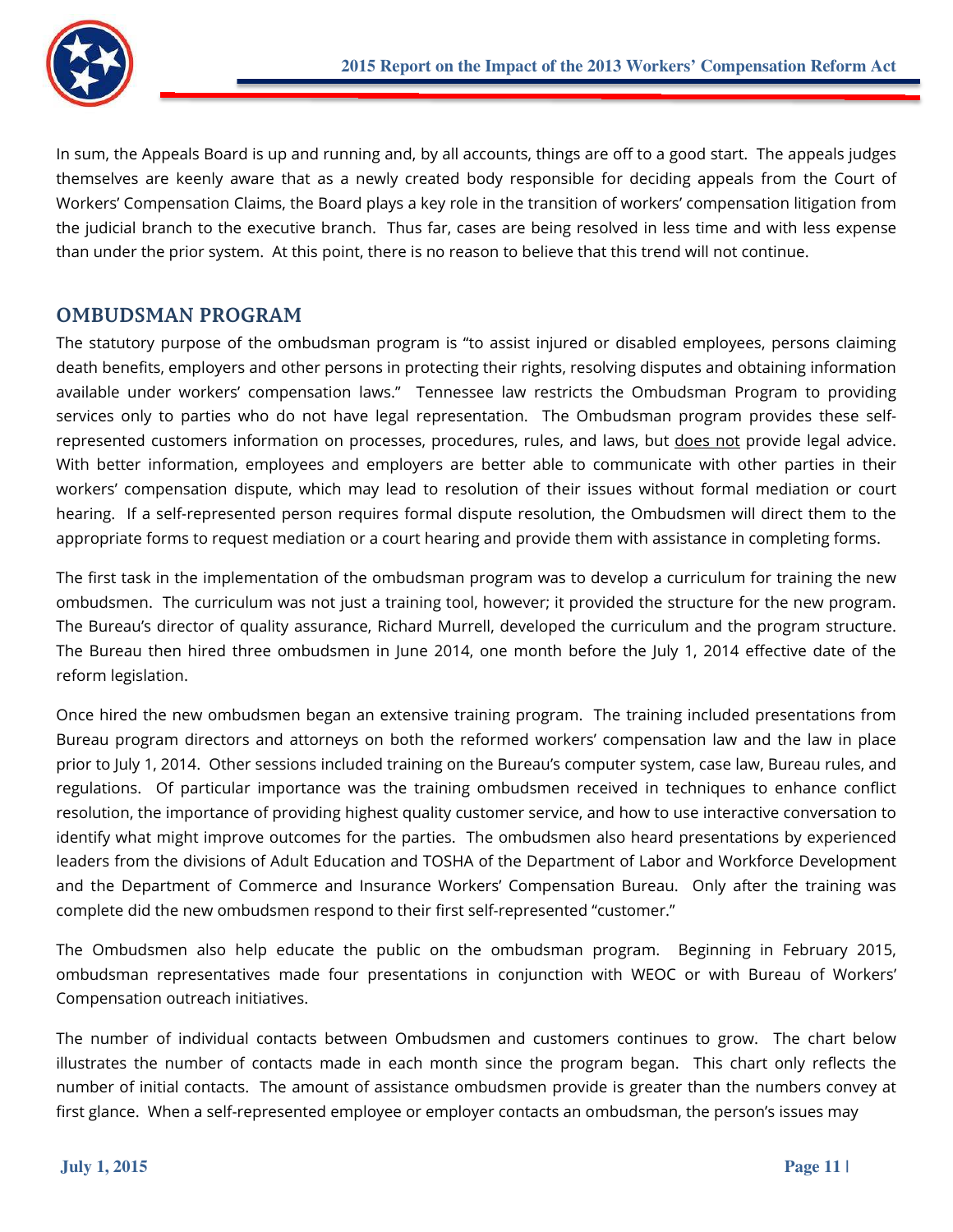

require the ombudsman to make multiple calls on the person's behalf or talk to the person multiple times to get them the help they need. Help may include phone calls to employers, insurance companies, etc., information sent to a self-represented person or on behalf of that person and/or in-person meetings.

# A Statistical Review of the Ombudsman Program



## **Reaction to the Ombudsman Program**

Response to the program in the first year has been positive. Employers and employees have expressed their appreciation for the ombudsmen. The email sent by the father of an injured worker below tells the impact of the ombudsman program best.

I would like to make you aware of Ms. Mary Perry and the excellent support and guidance she has given my son. Ms. Perry has provided sound advice with a professional can-do attitude. Her going the extra mile to help resolve issues and explain the process in a manner that provided my son sound direction, insight and guidance to ensure his right to WC benefits would not be compromised. With Ms. Perry setting this example for other employees I have no doubt your Division will excel in support of the people/employees of Tennessee businesses. I rarely have a chance to write on behalf of someone that provides this level of service. It is far and few between.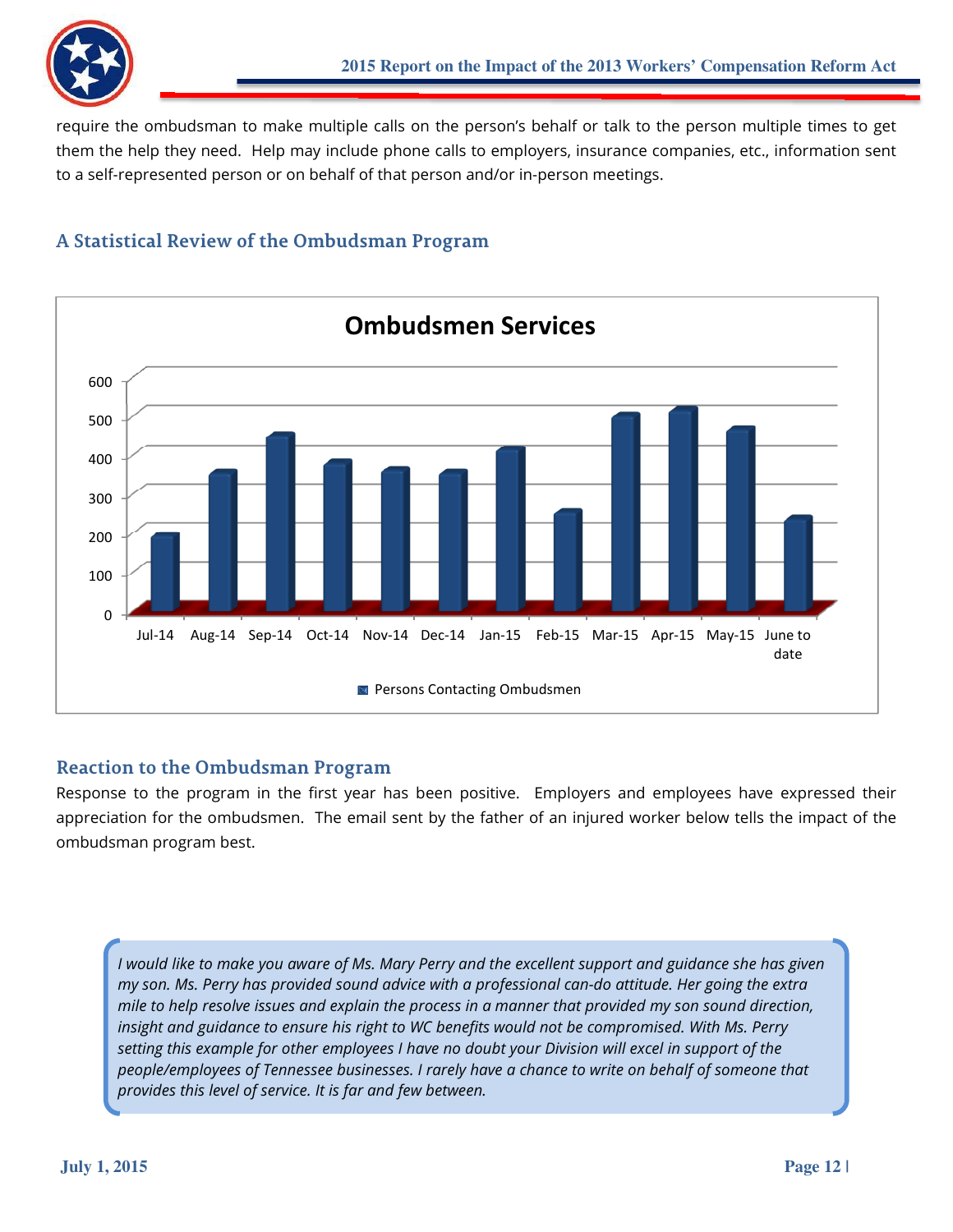

## **MEDICAL PROGRAM**

The medical component of Tennessee's workers' compensation system changed with the Workers' Compensation Reform Act of 2013. Since medical costs comprise over 65% of workers' compensation costs in Tennessee, the changes in the Reform Act will have a significant impact on the workers' compensation system in Tennessee.

#### **Causation Definition**

The reform act included a new definition of causation; one that requires the physician to provide an opinion about whether work is more than 50% responsible for the medical treatment the employee seeks for the alleged injury. This is a significant change from the lower standard of medical causation for pre-reform claims. The new definition of causation requires extensive education of employers, carriers, adjusters, and physicians so opinions on causation can comply with the new law. The Bureau Medical Director and other members of the executive team have been active in explaining the new causation definition to physicians and other stakeholders in over 30 presentations and more than 100 telephone calls in the past year. To provide additional assistance for physicians, the Bureau posted a "help sheet" on the Bureau's website that clarifies what should be in the physician's causation report.

#### **Medical Advisory Committee**

The Reform Act of 2013 provided for 2 new committees. One of the committees is the Medical Advisory Committee, whose purpose is to assist the administrator in the development of medical treatment guidelines and to advise the administrator on issues relating to medical care in the workers' compensation system. The committee is composed of medical practitioners from across the state and representatives of employees, employers and insurance companies. This committee has met 8 times since the appointment of its members. The committee provides invaluable assistance in the determination of which medical treatment guidelines would provide the most value to the Tennessee workers' compensation system. Importantly, it also aids the Bureau in understanding the multiplicity of viewpoints related to the appropriate care of workers' who have compensable workers' compensation injuries. The representation of multiple points of view has led to better decisions and will help the Bureau adopt additional innovative approaches to the provision of high quality, cost effective, and timely health care to injured workers

#### **Treatment Guidelines**

Treatment guidelines can lead to improved medical care for injured workers and reduce the delays in approval of medical care. The Reform Act required the adoption of advisory medical treatment guidelines by January 1, 2016. The first guideline selected is the Department of Health guideline for the treatment of chronic pain. The Administrator Hudgens was a member of the steering committee for the Department of Health project to develop this guideline.

Tennessee is second in the nation in the per-capita amount of narcotics used. The Department of Health identified this crisis and published guidelines to help practitioners determine the appropriate treatments for these patients. This is also true in workers' compensation where 30% of the costs of all medications are for narcotics among patients who have been taking narcotics for over one year. As there are special circumstances in workers' compensation, the Bureau published an appendix that explains the most appropriate way to treat chronic pain when the patient is an injured worker. By focusing on quality, timely and appropriate initial treatment in workers'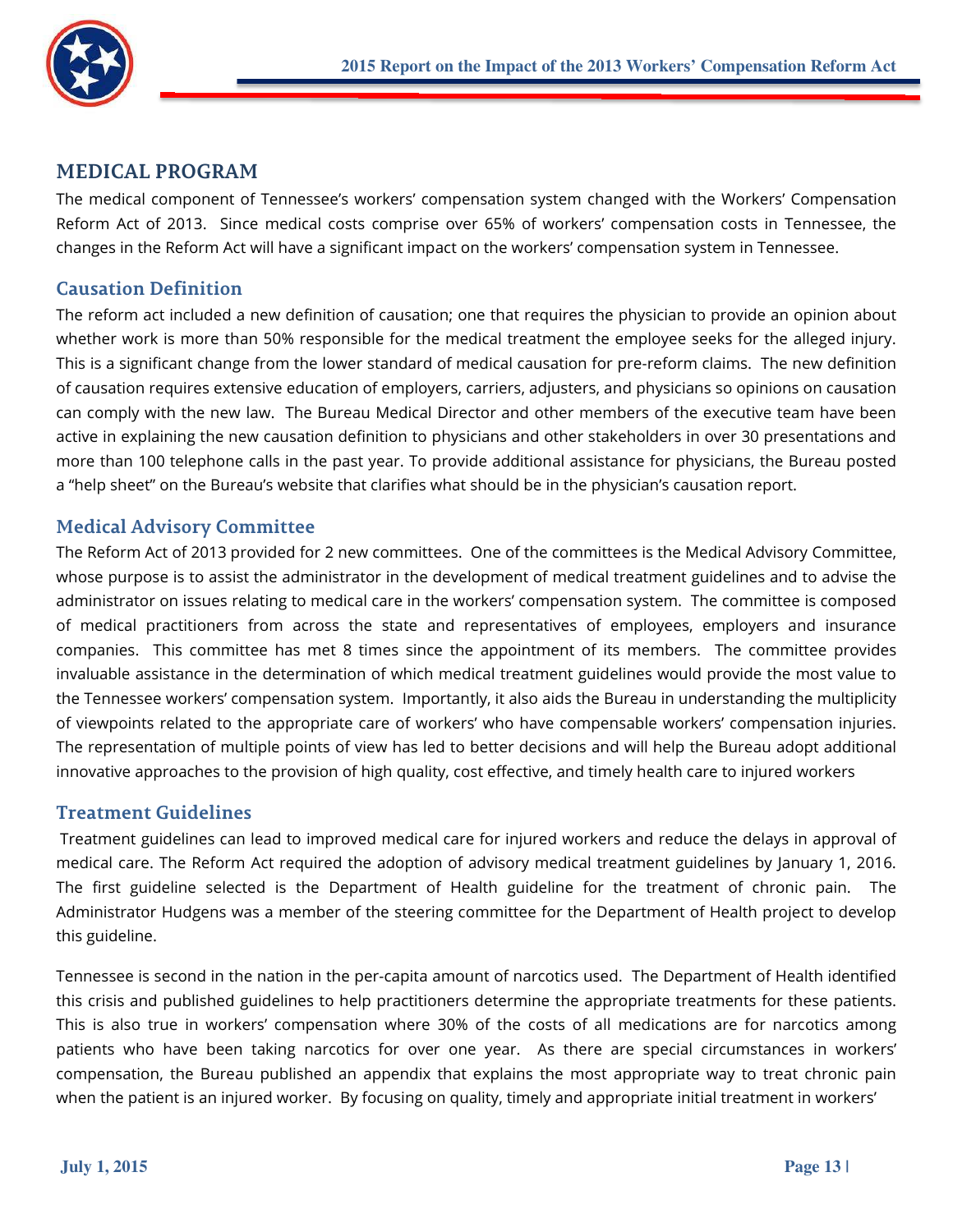

compensation injuries, the Bureau hopes that we can reduce the future use of these medications that have the potential to damage the lives of injured workers and their families.

In May 2015, the Workers' Compensation Medical Advisory Committee recommended the adoption of ODG treatment guidelines for diagnoses other than the treatment of chronic pain management. They also recommended that the committee form a special subcommittee to consider possible modifications to the guidelines for treatment of spinal injuries. In March, the Medical Advisory Committee recommended that adoption of the ODG Closed Formulary for drugs. This formulary will identify specific drugs that require preauthorization before the pharmacy dispenses them. One of the advantages of such a formulary is its role in reducing the amount of opioids prescribed for workers' compensation injuries that may not be in the best interest of the patient. It will also identify drugs that are much more costly than an equally effective generic drug. Texas adopted this guideline several years ago with great success which the Bureau hopes to duplicate in Tennessee.

Once fully implemented, treatment guidelines will help reduce treatment delays caused by payers' utilization review processes. If a recommended medical treatment is within the treatment guidelines, utilization review is unnecessary. As a result, the state will encourage the most appropriate care according to evidence based research and reduce time consuming delays in that medical treatment. Together these advantages will result in improved outcomes for injured workers and lower costs for employers.

## **Medical Payment Committee**

The Reform Act also established a Medical Payment Committee that replaced the Medical Care and Cost Containment Committee (MCCC). The committee meets quarterly to resolve disputes of payments between providers and payers and to suggest changes to the rules for reimbursement, including the fee schedule. Made up of members from employers, carriers, and providers, their work has been important in improving communication and understanding of the fee schedule. The committee was successful in eliminating the backlog of disputes that built up when the MCCC had to handle multiple issues in addition to payment disputes.

This committee is currently assisting the Bureau to identify solutions for areas of concern about the fee schedule. Some of the issues under review are appropriate compensation for: (1) hospital treatment up until the time of a positive drug screen; (2) doctors' time to provide drug and alcohol counseling, causation analysis, or meetings with case managers. The committee is also providing input on the modification of the Bureau's current fee schedule rules so that they follow Medicare regulations more closely. These changes will simplify the system for payers and providers.

#### **Utilization Review Appeals**

An indirect, though beneficial effect of the reform act's focus on medical issues is the Bureau's efforts to reduce the time required to process an appeal of a payer's denial of requested medical care. If the utilization review organization denies a recommended treatment as not medically necessary, an injured worker or their representative or physician can file an appeal to overturn the denial to the Medical Director. Over the last year, the Bureau made significant improvements in the quality and the timeliness of the determination of these appeals. These improvements mean that injured workers receive appropriate medical care with substantially reduced wait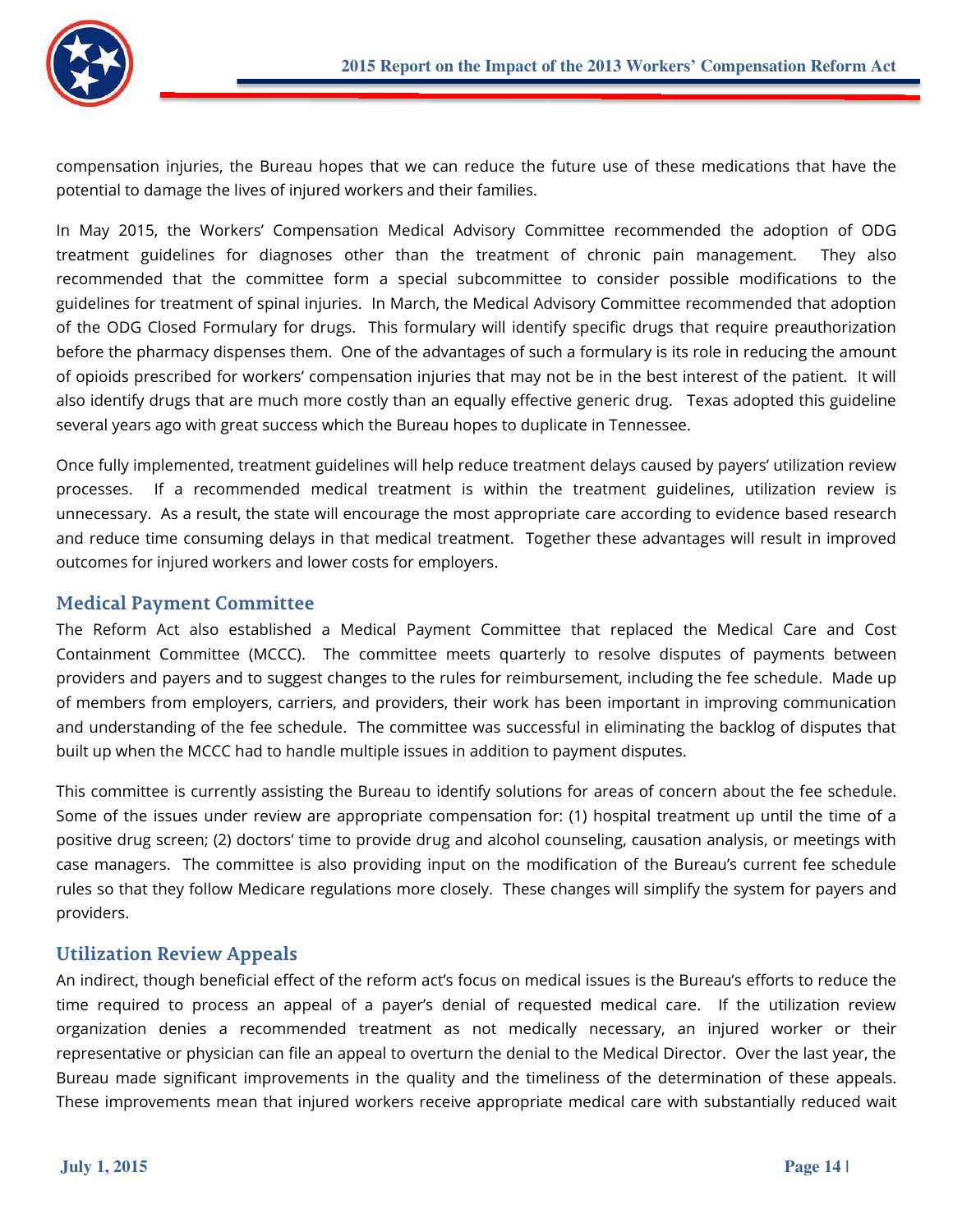

time before treatment can begin. The time needed to complete an appeal dropped from over 21 days to less than 14 days.

This reduction in time makes a difference in the outcome of the medical care for injured workers. The right treatment provided at the right time improves workers' chances to recover and return to work. Not only is the patient more satisfied with their care and with the workers compensation system, but also the temporary disability payment time may decrease due to quicker medical care. High quality medical care provided timely reduces the financial and personal costs of workplace injuries.

#### **Outreach**

The medical program staff of 6 fields over 500 calls, faxes or e-mails per month concerning utilization review, impairments, fee schedule, billings, waivers, determinations, inquiries from other departments in the state government and legislative offices. Some calls can be resolved in 5 minutes but others take days to conclude and require input from compliance, administration, legal, and penalty sections of the Bureau. These communications play an important role in fulfilling the mission of the Bureau's medical program to improve the medical care provided to injured workers.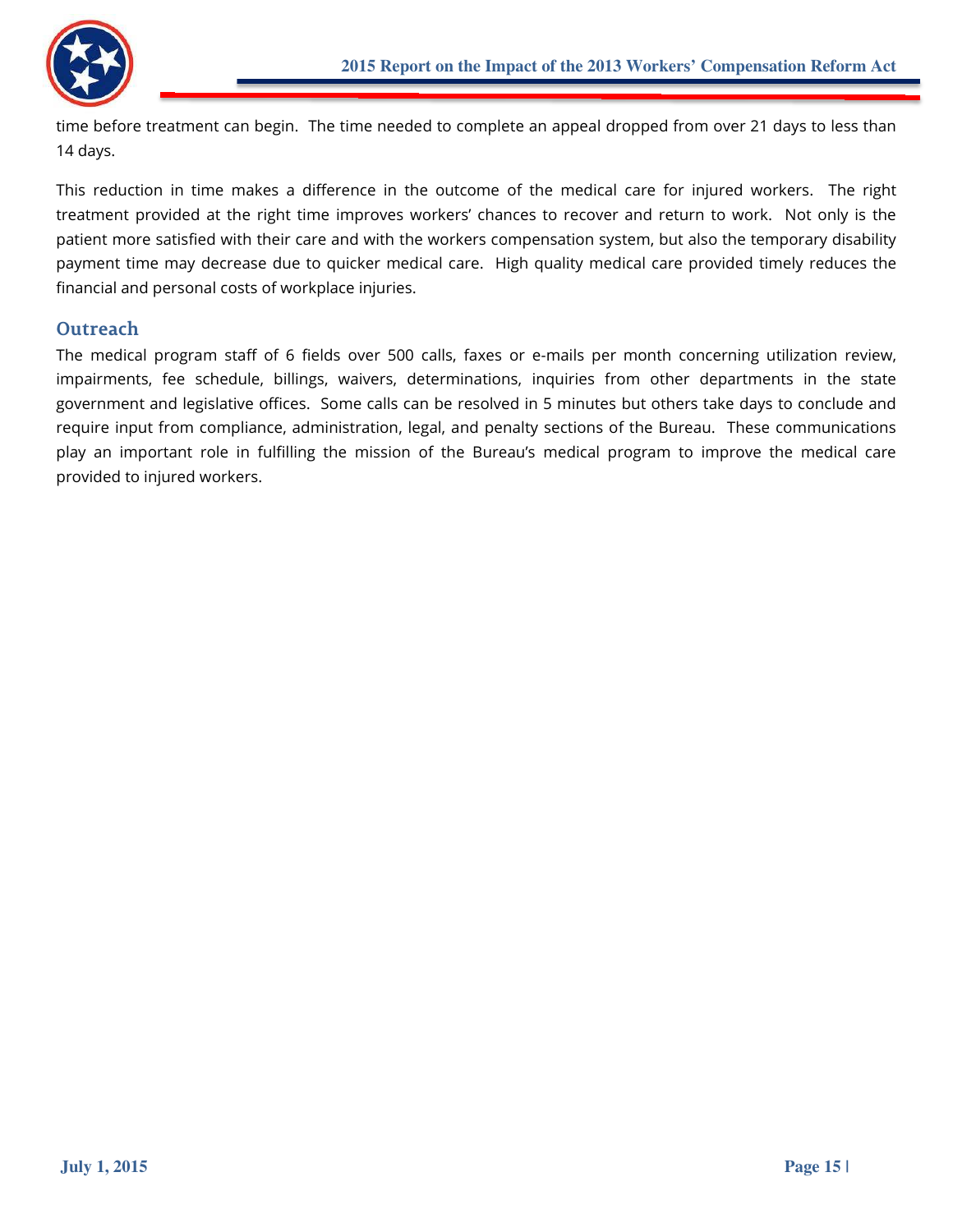

## **TRAINING AND OUTREACH**

Immediately upon the passage of the Reform Act in 2013, the Bureau collaborated with the Tennessee Chamber of Commerce and Tennessee OSHA and delivered two-hour sessions on the provisions of the new law and the importance of injury prevention. More than five hundred employer representatives attended fourteen presentations made across the state during the summer of 2013. In addition to these presentations, Bureau staff members made more than ninety presentations to a variety of groups, many of which were on the reforms. These outreach efforts allow stakeholders to meet and interact with Bureau representatives and ask questions that only the Bureau can answer.

One of the challenges of the outreach efforts was communicating the significant change to the new definition of "injury" to medical providers. The new law states that to be a compensable injury, the physician must reach an opinion that "it is more likely than not considering all causes, as opposed to speculation" that the injury arose "primarily out of and in the course and scope of employment." This new definition of causation meant that medical providers must understand the new law if the expected results of the new definition were to materialize. To help physicians understand the new provisions related to medical determination of causation the Bureau's medical director made presentations to twenty-nine (29) medical conferences and/or individual medical group meetings.

Since the effective date of the reform act (July of 2014), the Bureau has presented information specifically about the reform to the following groups:

- Five (5) Chambers of Commerce events (in addition to the fourteen mentioned above);
- Fourteen (14) Department of Labor and Workforce Development's Workforce Employment Outreach Committees (WEOC) events;
- Four (4) employee events, partnering with the Tennessee AFL-CIO and its unions;
- Twenty-eight (28) employer events, partnering with various professional organizations and special interest groups (SHRM, Safety Engineer, Risk Management, Rotary Clubs, Homebuilder and Contractor associations, etc.);

Thank you for coming to Tullahoma. Your presentation was informative and entertaining.

Thank you again for providing a great update this morning at the **Blount County Partnership. 1** appreciated not only the great tips, but the resource information as well.

- Thirteen (13) attorney events, presenting at legal conferences and law firms:
	- Presentations to attorneys at the Tennessee Attorney Memo Annual Conference, local bar associations, and the **Sterling Education Conference.**

Bureau executive team members, including the  $\bullet$ medical director, made presentations medical providers at Vanderbilt University's annual Workers' Compensation Conference, the Tennessee Medical Association Conference, and the Tennessee College of Occupational and Environmental Medicine Conference.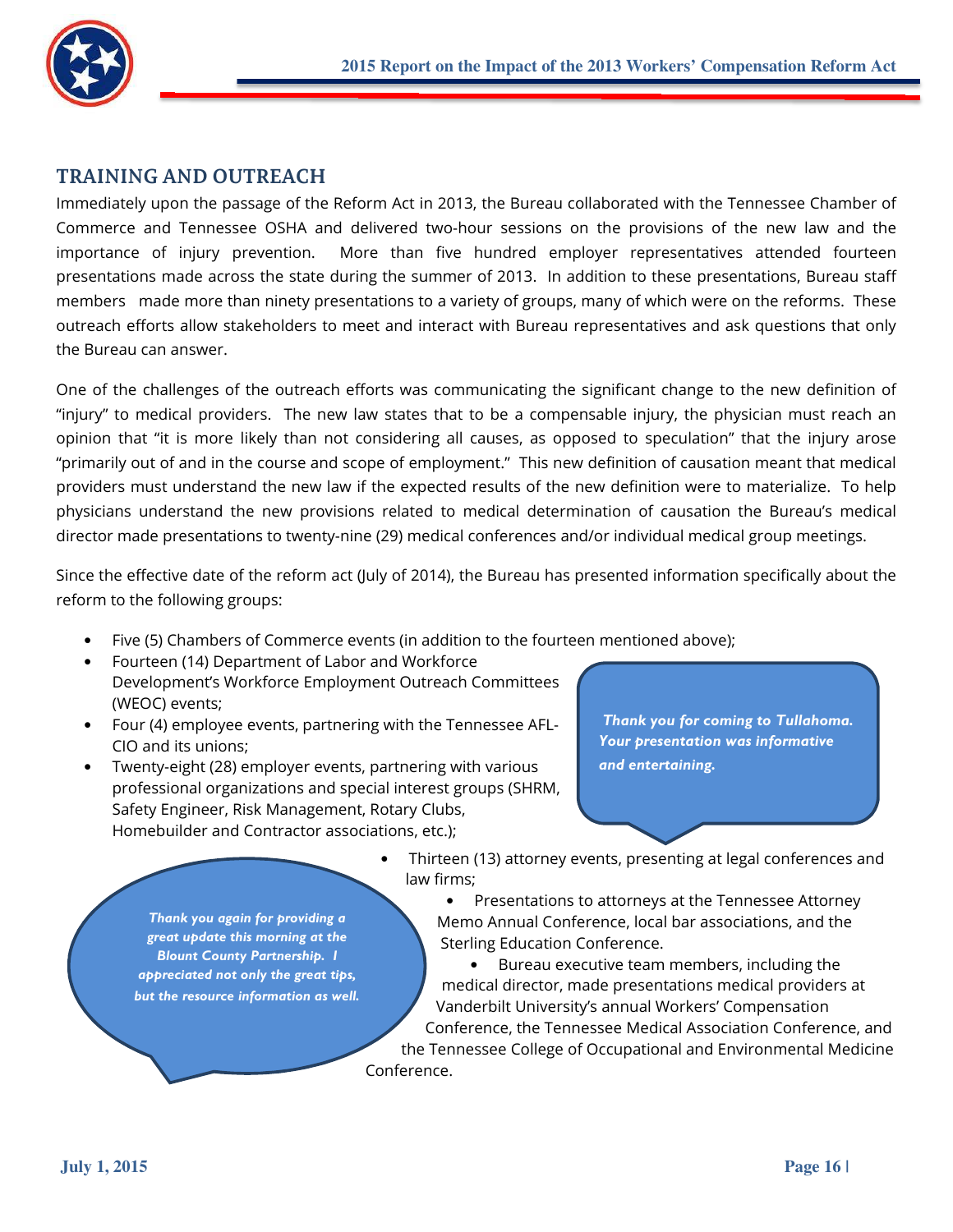

#### **On-Going Training**

The 2014 Workers' Compensation Education Conference, built around the theme of "Expecting Great Outcomes", had the largest attendance in its seventeen-year history. Interest about the newly created Court of Workers' Compensation Claims, new rules for accessing the court and the determination of permanent disability benefits swelled the audience to more than 750 employee representatives, employers, adjusters, attorneys, case managers and medical providers with over a hundred people having to be turned away due to a lack of space. The event allowed the Bureau to deliver a common message to hundreds of stakeholders over three days while interacting with them on a personal level. Feedback from the attendees proved that the event met its goals:

- Simulation 20% of the attendees rated the conference as "Excellent" or "Good"
- ► Greater than 84% of the attendees are "Very likely" or "Somewhat likely" to return to the 2015 conference,

One attendee made this comment about the conference, "I just want to let you know what a good job you did with the Workers' Comp conference last week. That was a huge crowd, and you managed it very well! Everything ran very, very smoothly, and I felt it was beneficial to all in attendance."

Other comments submitted on the feedback forms included:

- $\triangleright$  "All of the Speakers were great, the review of actual cases was very helpful and the application of information to make working with the State and following Rules so much easier."
- $\triangleright$  Congratulations on a great conference! I am already looking forward to next year's!
- $\triangleright$  "This was the first W/C conference I have attended. I was "blown away" by the professionalism and awesome speakers!"
- > "I was extremely impressed. All of the hard work put forth by the committee was a huge success." and,
- $\triangleright$  "I come all the way from Houston, Texas to attend this conference. This is my fourth year and it just gets better every year."



Assist **Educate Resolve** 

The Bureau conducted its 18<sup>th</sup> Annual Workers' Compensation Education Conference June 8-10, 2015 in Nashville. Training sessions were developed on the conference theme of "Assist, Educate and Resolve" reflecting the Bureau's goals of assisting injured workers return to their health and to their jobs as quickly as possible. Over 600 attendees heard presentations that covered topics such as proper claims handling

techniques, ways to assist pro se claimants, how to navigate the new court and appeals board, and best practices for nurse case managers and utilization review agents. One attendee commented, "Excellent job of organizing and expanding the scope of the conference." Another wrote, "Overall, I thought it was the best one you have done so far."

There were separate sessions the weekend prior to the conference directed toward medical providers. These sessions addressed the proper use and application of the AMA Guides to the Evaluation of Permanent Impairment as well as the impact of statutory and programmatic rule changes that affect the delivery of medical



care. One attendee wrote, "Speakers were very versed, answered all of the questions, and had a huge amount of expertise and understanding of medico-legal issues."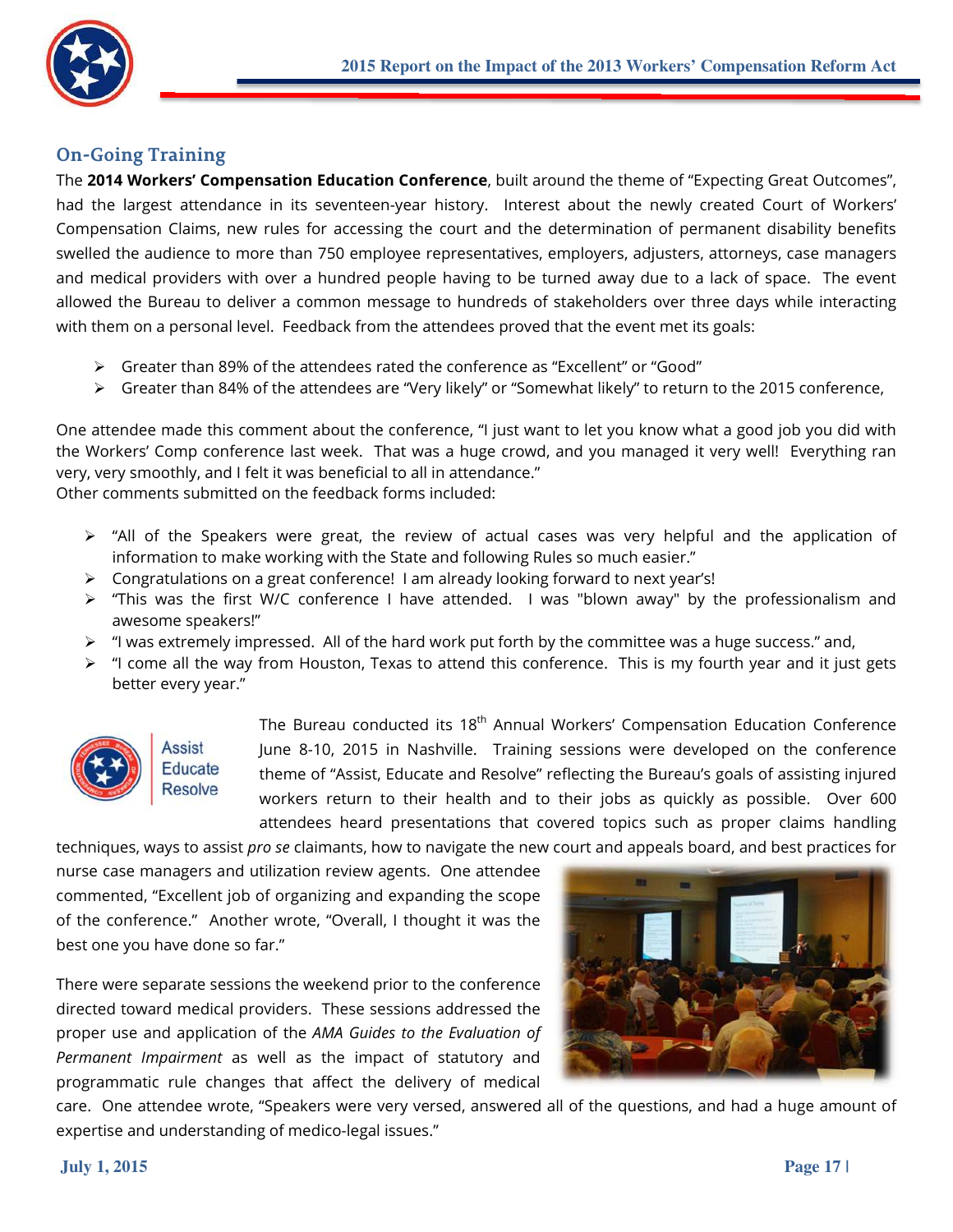

For the first time ever, a **Physician's Education Conference** targeted to medical providers was included as part of the conference. Sessions covering proper treatment techniques for the management of chronic pain, determining medical causation and concepts for developing medical treatment guidelines helped open a too-often closed line of communications between the Bureau and the medical community. This training was and will continue to be an important part of the successful implementation of the reform act.

Another important element in the success of the reform is to provide quality mediation services that facilitate the settlement of claims without a judicial process. The Bureau employs some of the most effective workers' compensation mediators in the state. However, maintaining that level of effectiveness requires annual training. Each year since the passage of the reform law, Dr. Larry Bridgesmith has conducted Mediation Training for Bureau mediators. In 2014, the focus was how to discover and overcome obstacles that cause impasses in workers' compensation settlement discussions.

The Bureau reintroduced its Adjuster Training Program on March 24 and 25 2015. This training is for insurance adjusters who handle Tennessee workers' compensation claims. The directors of the Bureau's programs, subject matter experts, provide the instruction. The first-day session covered methods designed to improve the efficiency of claims handling and steps to improve communications between the claimant, the mediating specialists and the adjuster as well as pro-active measures to help adjusters avoid penalty assessments and ways to improve the timely delivery of appropriate medical care. Second day sessions focused on the new law, especially the Court of Workers' Compensation Claims and Appeals Board, requirements for good faith negotiations, and the requirements for utilization review appeals.

Interest in the adjuster training is high and the classes reached maximum capacity in March with twenty-nine attending the first day and thirty-six adjusters attending the second day. The Bureau will offer two more adjustertraining sessions in 2015. There will be 2 sessions in East Tennessee on August 26 and 27 and a two-day training for adjusters in West Tennessee will take place in the fall.

## **Outreach**

The Bureau reaches out to persons involved with workers' compensation in a variety of ways, including:

- An introductory postcard to each injured employee when the Bureau receives a "first report of injury;"
- A Beginners' Guide for those people who are new to all that is involved in a workers' compensation claim;
- A webpage, and;
- A toll-free phone line.

Communications with injured workers begins early in the claims process. Experience demonstrates that early communication is often associated with claims that have better outcomes. With this in mind, the Bureau opens a line of communication with claimants immediately after receiving notice of a claim. Upon its receipt of the initial filing of the report of injury, the Bureau mails a bilingual English/Spanish postcard to every claimant. This alerts the individual as to the filing of the claim, introduces him/her to the Bureau and identifies the Bureau's web address and toll-free phone number as resources if additional information is needed. The Bureau will mail approximately 100,000 postcards in FY 14/15.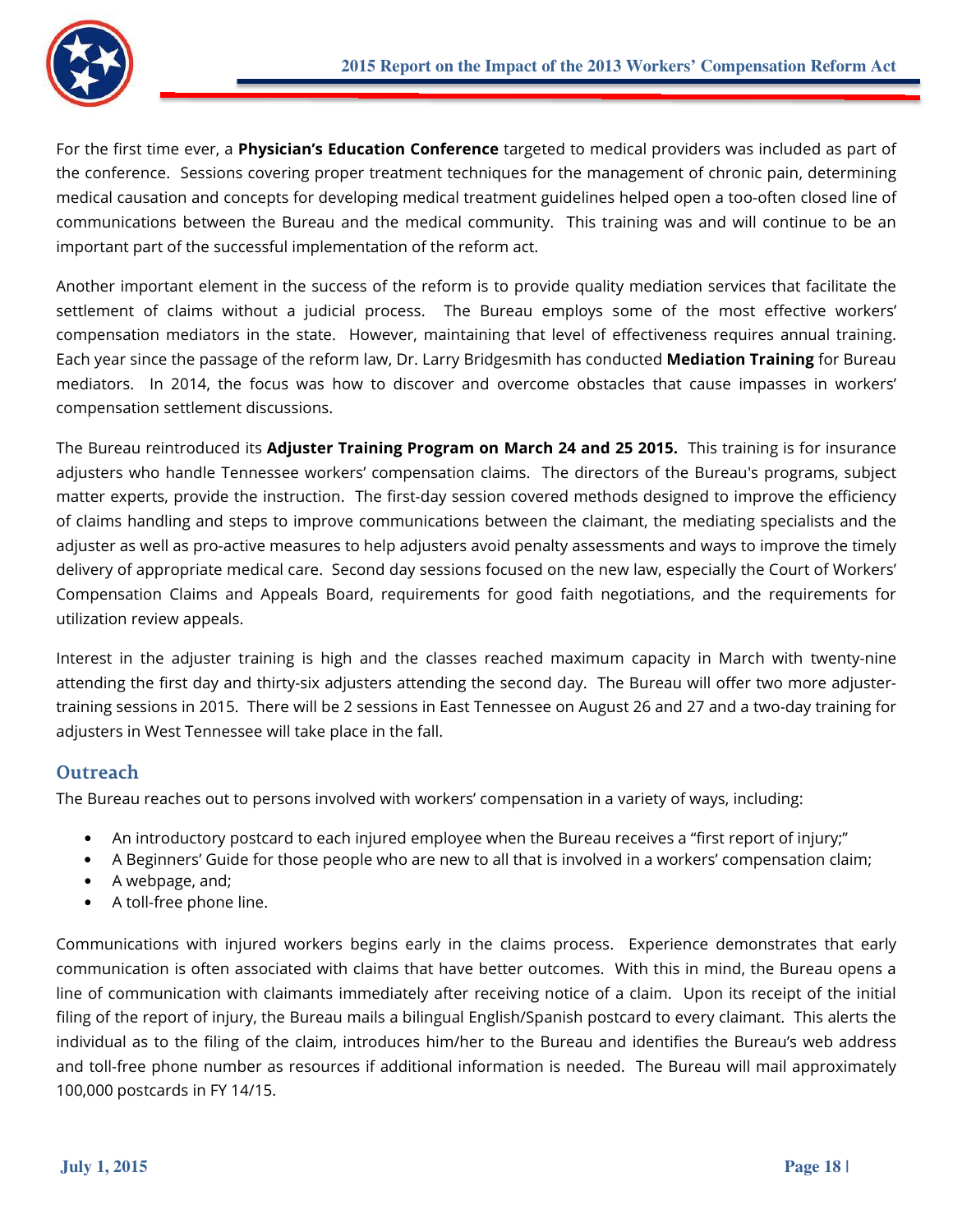

The Bureau created an informative and attractive "Beginners Guide to Tennessee Workers' Compensation" in both English and Spanish and placed it as a downloadable document on the Bureau's webpage. The document answers the most commonly asked questions from employees and employers regarding benefits entitlement, the provision of medical treatment, and the ways a party can protect its rights.

The Bureau's website is user friendly. With just a click of their mouse, individuals can go to information designed to answer their questions. Information includes employee rights to benefits, requirements for notifying their supervisor and other information to help return them to their health and to their job as quickly as possible.

This year marked a new direction for outreach programs. The toll on the family of a worker who loses their life or sustains a catastrophic injury in the line of duty is enormous. Often their children do not have the resources to attend college. Kids' Chance is a non-profit organization that awards scholarships to provide some of the financial support that their parent would have wanted to provide. This year the Bureau in cooperation with the Tennessee Self-Insurers Association sponsored a 5K run/walk to benefit Kids' Chance on the Saturday before the annual conference. In addition, there was a silent auction during the conference. Items for the silent auction came from exhibitors, physicians, attorneys, and special baskets from each of the Bureau's regional offices. This outreach initiative resulted in more than \$16,000 for Kids' Chance. That is enough to fund 6 scholarships for children of injured Tennessee workers.

Communication and outreach are two of the most important functions of the Bureau of Workers' Compensation. The 2013 reforms brought a new definition of a workplace injury, a change in the standard by which causation is determined, and a new means of adjudicating injuries that occur on/after July 1, 2014. The Bureau made it a priority to communicate the nature and impacts of these changes, and their effective dates to countless stakeholders, and will continue to communicate information to improve the state's workers' compensation system long after the full implementation of the reforms.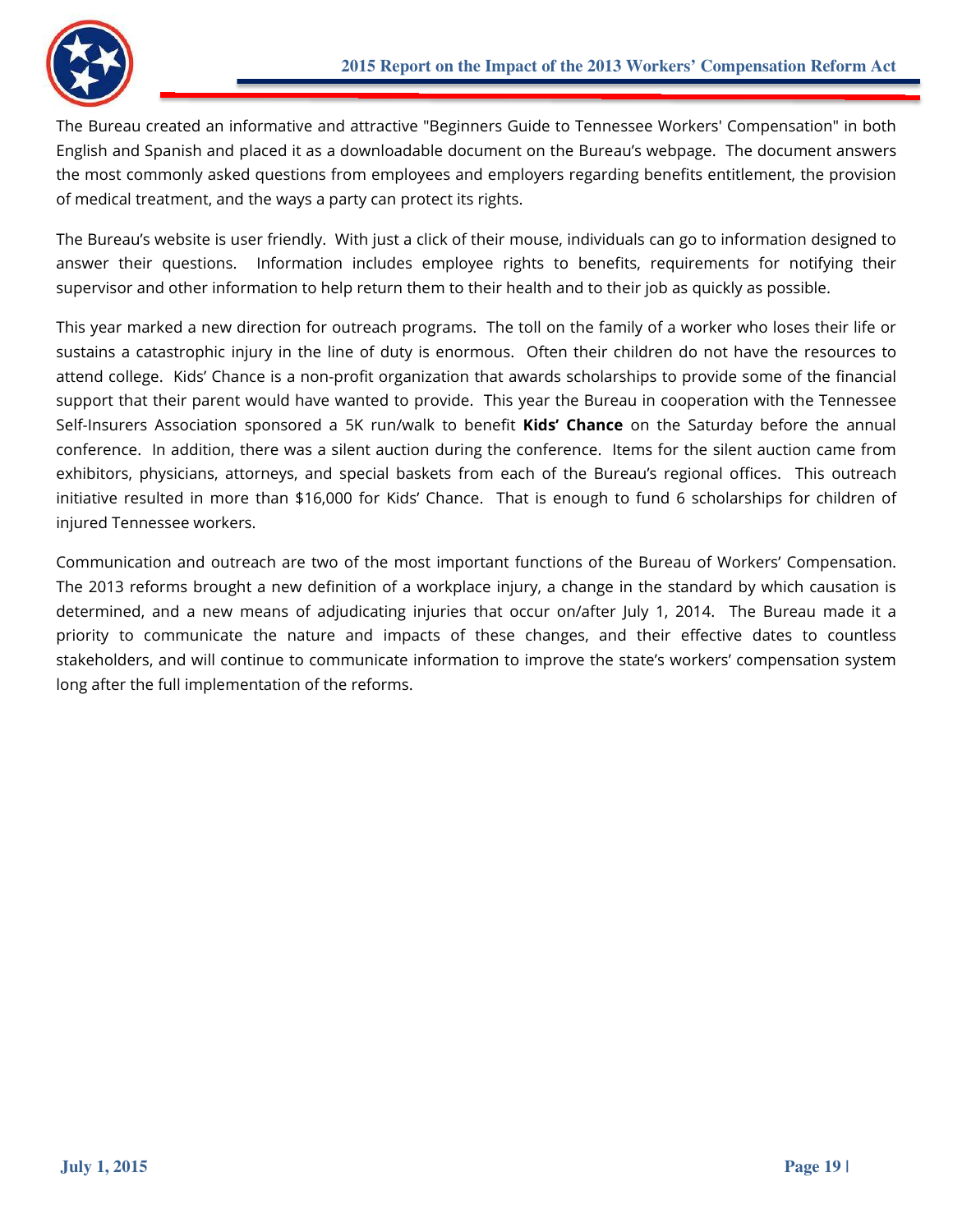

# **MEDIATION SERVICES**

The Reform Act of 2013 had several effects on the mediation services provided by the Bureau of Workers' Compensation. The number of Requests for Assistance filed with the Bureau related to temporary benefits

"...I came into the mediation thinking there was no shot in heck we could settle. As a result of Jaime's creative idea to give each side incentive to settle in a way that closes medicals while still giving the employee more than she would have gotten if another mediator handled it, we got it done and both sides are happy..."

"... Both BRCs were on high dollar cases that were very complicated. She (Kourtney Jones) did an excellent job, and both settled due to what I believe was her outstanding job as a mediator. I do not give feedback often but I thought you should know what a fine job she is doing over there..."

"You (Angela Sparkman) are a miracle worker. **Thank you."** 

"Thank you (Ginny Lynch) for your patience on this one and staying the course with me. It ended up winning the day and being the fair thing for all involved. "

"... I was not confident going into the BRC that we would be able to successfully resolve this matter through mediation. Jeannie Henderson's efforts however made all the difference in the world"

"...Martha-Lynn (Lee) offered creative solution suggestions in both cases, which directly resulted in highly successful resolutions. Her ideas and suggestions turned the tide in both mediations, encouraging me to think outside the box and to have new ideas to resolve difficult and/or high exposure claims...

decreased 10% (from 428 per month in FY 13-14 to 387 per month in FY 14-15). One possible explanation for the reduction is the change in the definition of causation. There has been a larger drop (21%) in the number of mediations for permanent benefits (from 281 Benefit Review Conferences/mediations per month in FY 13-14 to 223 mediations per month through May of FY 14-15). One possible explanation is the easier to understand calculation of permanent partial disability benefits. In post reform cases, there is little to litigate regarding the amount of benefits if the worker does not return to work and still less to litigate if the employee does return to work.

The number of successful mediations conducted by the Bureau has improved steadily for the past three years. In general, mediators help parties to a disputed claim reach a settlement without court intervention in more than 60% of the cases.

One of the reasons for this success rate is the increased emphasis on training for mediators in the Bureau. For three years, mediators have participated in training conducted by Dr. Larry Bridgesmith, a noted authority on mediation techniques.

After the initial weeklong training, the Bureau's senior staff observed mediators during mediations and provided constructive feedback. Then the program coordinator in each office continued to counsel mediators on the principles of effective mediation. Now these experienced mediators participate in two days of training each year. The highlighted sidebar to the left contains just a few of the commendations that Bureau mediators have received in the past two years. These comments speak to the success of the mediation program.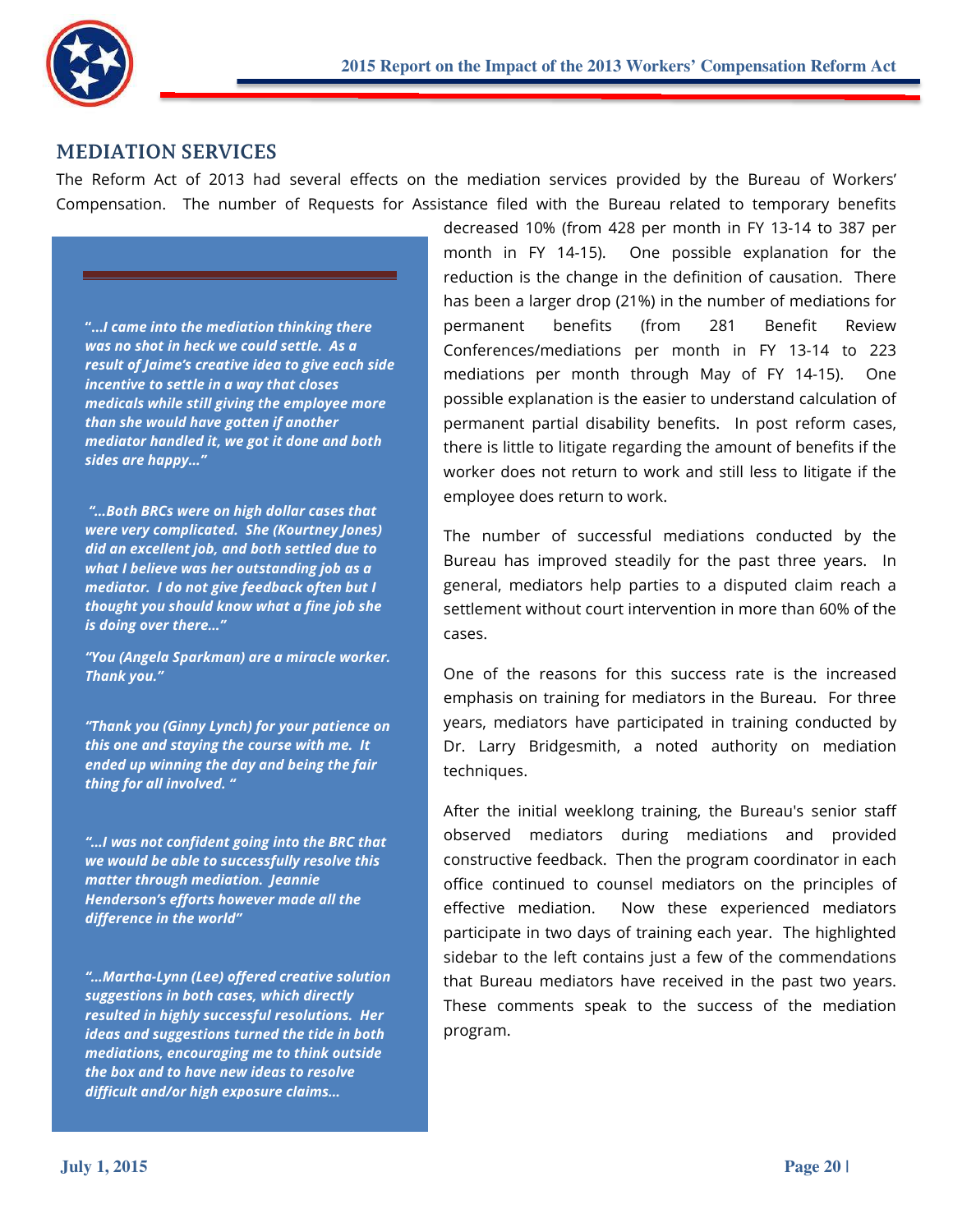

# **FINANCIAL IMPACT**

The law has only been in effect one year. It was not until September that the new court received its first case. As a result, it is hard to make definitive statements about the ultimate financial impact of the reform act until more time has passed. However, there are facts we know now that give us a glimpse of the financial impact that the act will have.

- Workers' compensation costs in Tennessee are already decreasing. In the past two years, NCCI loss costs have decreased 21.05%.
- The new permanent partial disability benefit for employees who return to work is 33-% percent less than the pre-reform benefit.
- The maximum permanent partial disability benefit for employees who are not able to return to work at their pre-injury wage is more than 40% less for the post reform case than the maximum for pre-reform cases.
- Claimants that have very little objective evidence to prove that their employment caused the injury are no longer able to meet the standard for causation, which will bring savings and more fairness to the workers' compensation system.

Insurance companies require more than one year's claims experience before insurance premiums are lowered substantially, but self-insured employers are already beginning to comment on the positive financial impact of the new law. Next year this report should be able to provide a clearer picture of the financial impact of the reform act.